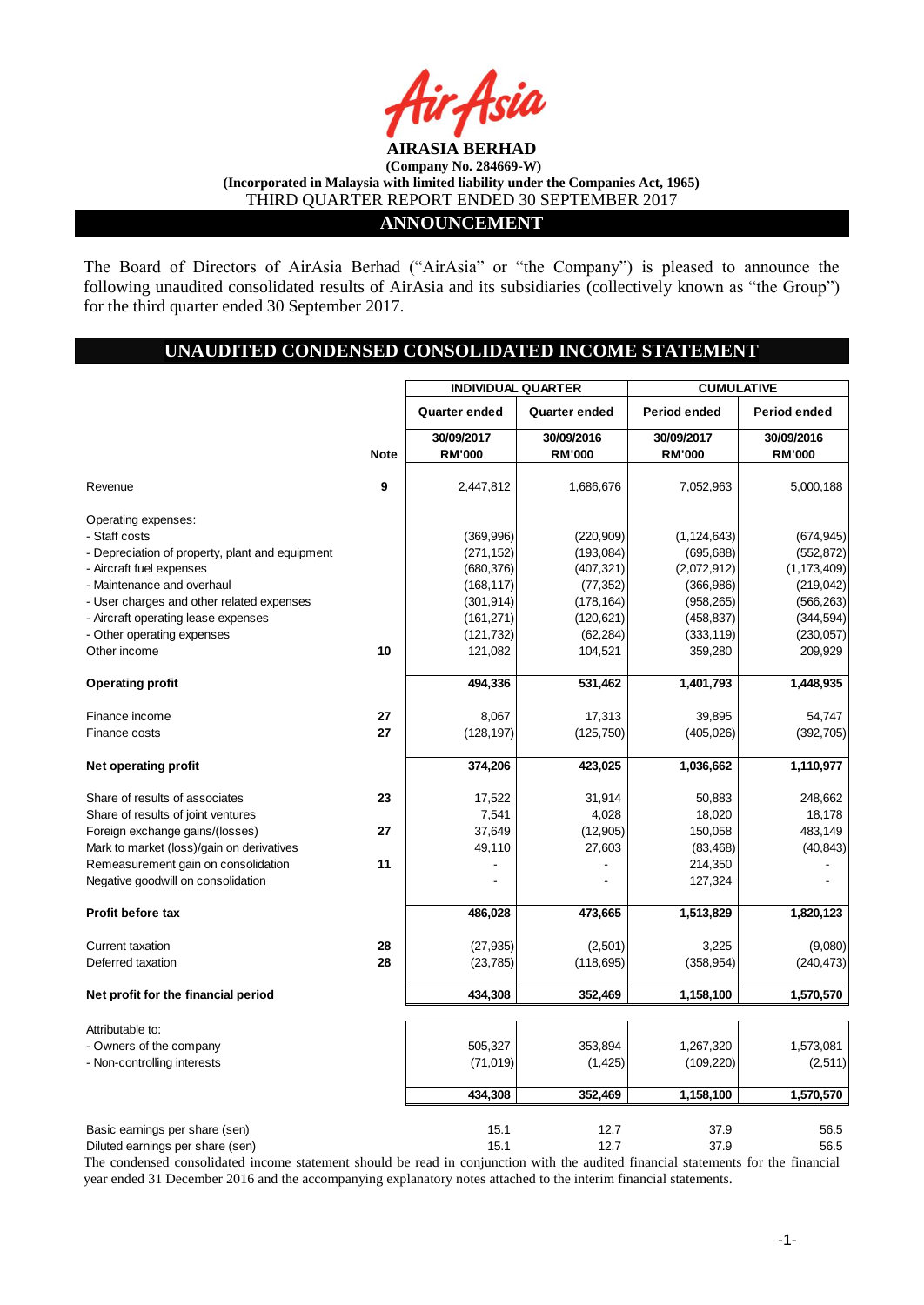ia

# **UNAUDITED CONDENSED CONSOLIDATED STATEMENT OF COMPREHENSIVE INCOME**

|                                                                             |             | <b>INDIVIDUAL QUARTER</b>   |                             | <b>CUMULATIVE</b>           |                             |
|-----------------------------------------------------------------------------|-------------|-----------------------------|-----------------------------|-----------------------------|-----------------------------|
|                                                                             |             | Quarter ended               | Quarter ended               | Period ended                | Period ended                |
|                                                                             | <b>Note</b> | 30/09/2017<br><b>RM'000</b> | 30/09/2016<br><b>RM'000</b> | 30/09/2017<br><b>RM'000</b> | 30/09/2016<br><b>RM'000</b> |
| Net profit for the financial period                                         |             | 434,308                     | 352,469                     | 1,158,100                   | 1,570,570                   |
| Other comprehensive income/(loss)                                           |             |                             |                             |                             |                             |
| Available-for-sale financial assets                                         |             | (27, 383)                   | 28,858                      | (17, 316)                   | 155,766                     |
| Cash flow hedges<br>Foreign currency translation differences                | 12          | 50,039<br>17,687            | (8,959)<br>5,173            | (178, 255)<br>149,365       | (96, 550)<br>(1,851)        |
| Total comprehensive income<br>for the period                                |             | 474,651                     | 377,541                     | 1,111,894                   | 1,627,935                   |
| Total comprehensive income/(loss) attributable to:<br>Owners of the Company |             | 545,670                     | 378,967                     | 1,221,114                   | 1,630,447                   |
| Non-controlling interests                                                   |             | (71, 019)                   | (1, 425)                    | (109, 220)                  | (2,511)                     |
|                                                                             |             | 474,651                     | 377,541                     | 1,111,894                   | 1,627,935                   |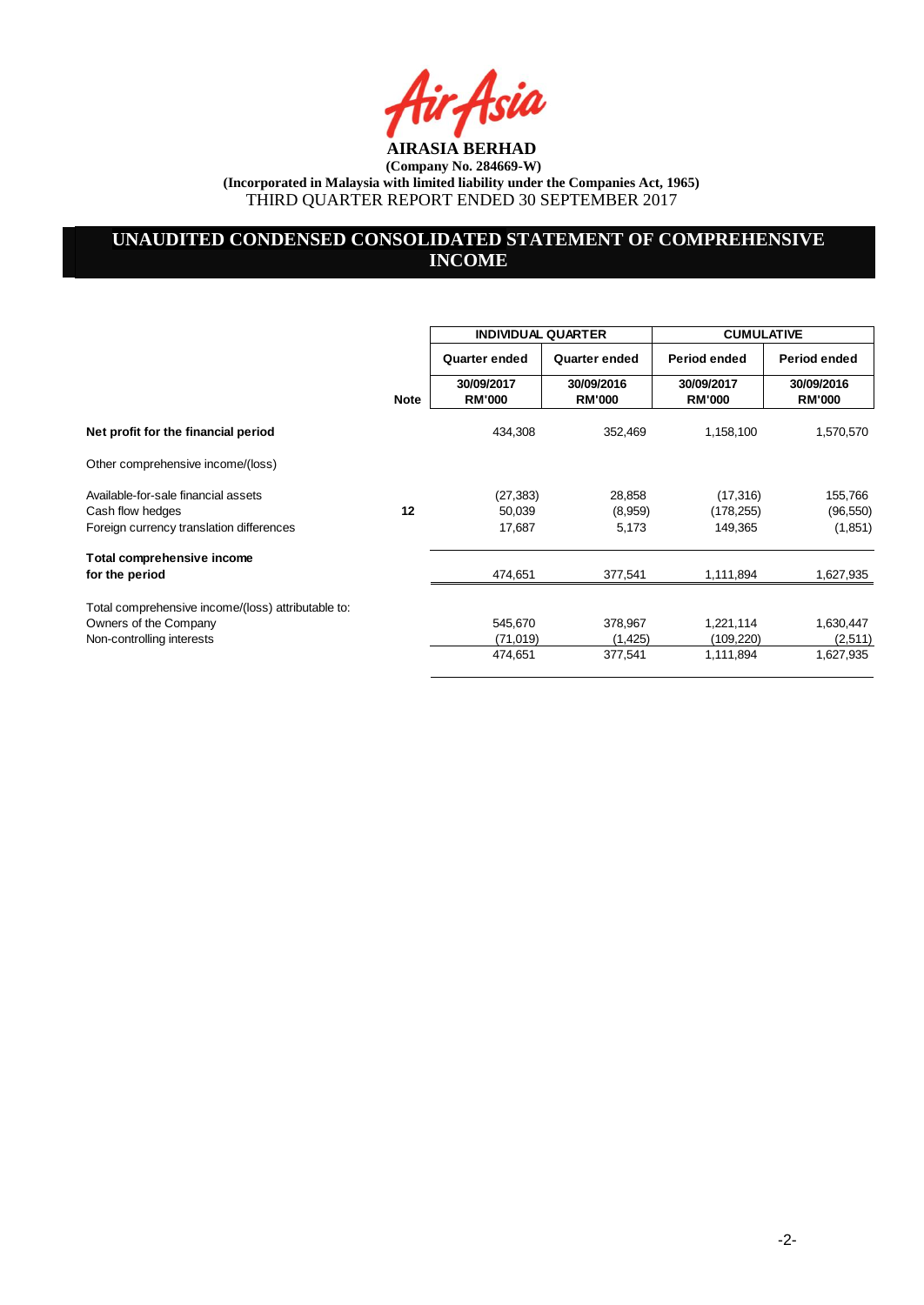Asia

## **UNAUDITED CONDENSED CONSOLIDATED CASH FLOW STATEMENTS**

 $\mathbf{r}$ 

|                                                                        | <b>PERIOD ENDED</b>         | <b>PERIOD ENDED</b>         |
|------------------------------------------------------------------------|-----------------------------|-----------------------------|
|                                                                        | 30/09/2017<br><b>RM'000</b> | 30/09/2016<br><b>RM'000</b> |
| <b>CASH FLOWS FROM OPERATING ACTIVITIES</b>                            |                             |                             |
| Profit before taxation                                                 | 1,513,829                   | 1,820,123                   |
| Adjustments:                                                           |                             |                             |
| Property, plant and equipment                                          |                             |                             |
| - Depreciation                                                         | 678,623                     | 552,872                     |
| - Gain on disposal                                                     | (3,982)                     | (93, 421)                   |
| - Impairment of property, plant and equipment                          |                             | 11,659                      |
| Employee benefit expenses                                              | (4,010)                     |                             |
| Remeasurement gain on consolidation                                    | (214, 350)                  |                             |
| Negative goodwill on consolidation                                     | (127, 324)                  |                             |
| Fair value loss on derivative financial intruments                     | 300,275                     | (67, 796)                   |
| Share of results of joint ventures                                     | (18,020)                    | (18, 178)                   |
| Share of results of associates                                         | (50, 883)                   | (248, 662)                  |
| Net unrealised foreign exchange gain                                   | (221, 503)                  | (359, 763)                  |
| Interest expense                                                       | 405,026                     | 393,379                     |
| Interest income                                                        | (39, 895)                   | (54, 747)                   |
|                                                                        | 2,217,786                   | 1,935,466                   |
| <b>Changes in working capital</b>                                      |                             |                             |
| Inventories                                                            | (32, 833)                   | (18, 732)                   |
| Receivables and prepayments                                            | (436, 139)                  | (254, 259)                  |
| Trade and other payables                                               | 257,558                     | (4,985)                     |
| Intercompany balances                                                  | (82, 979)                   | (250, 970)                  |
| <b>Cash generated from operations</b>                                  | 1,923,393                   | 1,406,520                   |
|                                                                        |                             |                             |
| Interest paid                                                          | (357, 408)                  | (348, 965)                  |
| Interest received                                                      | 9,706                       | 37,272                      |
| Tax paid                                                               | (12, 465)                   | (14, 782)                   |
| Net cash generated from operating activities                           | 1,563,226                   | 1,080,045                   |
| <b>CASH FLOWS FROM INVESTING ACTIVITIES</b>                            |                             |                             |
| Property, plant and equipment                                          |                             |                             |
| - Additions                                                            | (1, 179, 963)               | (503, 115)                  |
| - Proceeds from disposal                                               | 86                          | 702,080                     |
|                                                                        |                             |                             |
| Investment in associates companies                                     |                             | (124,491)                   |
| Additional subscription of shares in associates                        | (38, 340)                   |                             |
| Repayment of aircraft financing by an associate                        |                             | 73,391                      |
| Acquisition of subsidiaries, net of cash                               | 123,937                     | (101,500)                   |
| Net cash generated from/(used in) investing activities                 | (1,094,280)                 | 46,365                      |
| <b>CASH FLOWS FROM FINANCING FACILITIES</b>                            |                             |                             |
| Proceeds from issuance of shares                                       | 1,006,200                   |                             |
| Buy-back of shares                                                     |                             | (160)                       |
| Dividends paid                                                         | (401, 025)                  | (111, 315)                  |
| Proceeds from borrowings                                               | 843,706                     | 196,930                     |
| Repayment of borrowings                                                | (1,544,052)                 | (2, 141, 490)               |
| Net cash generated from/(used in) financing activities                 | (95, 171)                   | (2,056,035)                 |
|                                                                        |                             |                             |
| <b>NET INCREASE/(DECREASE) FOR THE</b>                                 |                             |                             |
| <b>FINANCIAL PERIOD</b>                                                | 373,775                     | (929, 625)                  |
| <b>CASH AND CASH EQUIVALENTS AT BEGINNING</b>                          |                             |                             |
| OF THE FINANCIAL YEAR                                                  | 1,741,573                   | 2,426,696                   |
|                                                                        |                             |                             |
| <b>CURRENCY TRANSLATION DIFFERENCES</b>                                | 91,572                      | 36,520                      |
|                                                                        |                             |                             |
| <b>CASH AND CASH EQUIVALENTS AT END OF</b><br><b>FINANCIAL PERIOD*</b> | 2,206,920                   | 1,533,591                   |
|                                                                        |                             |                             |

Net Cash Flow - \* Included within the balance at end of the financial period is an amount RM17.2 million restricted cash pledged as securities for banking facilities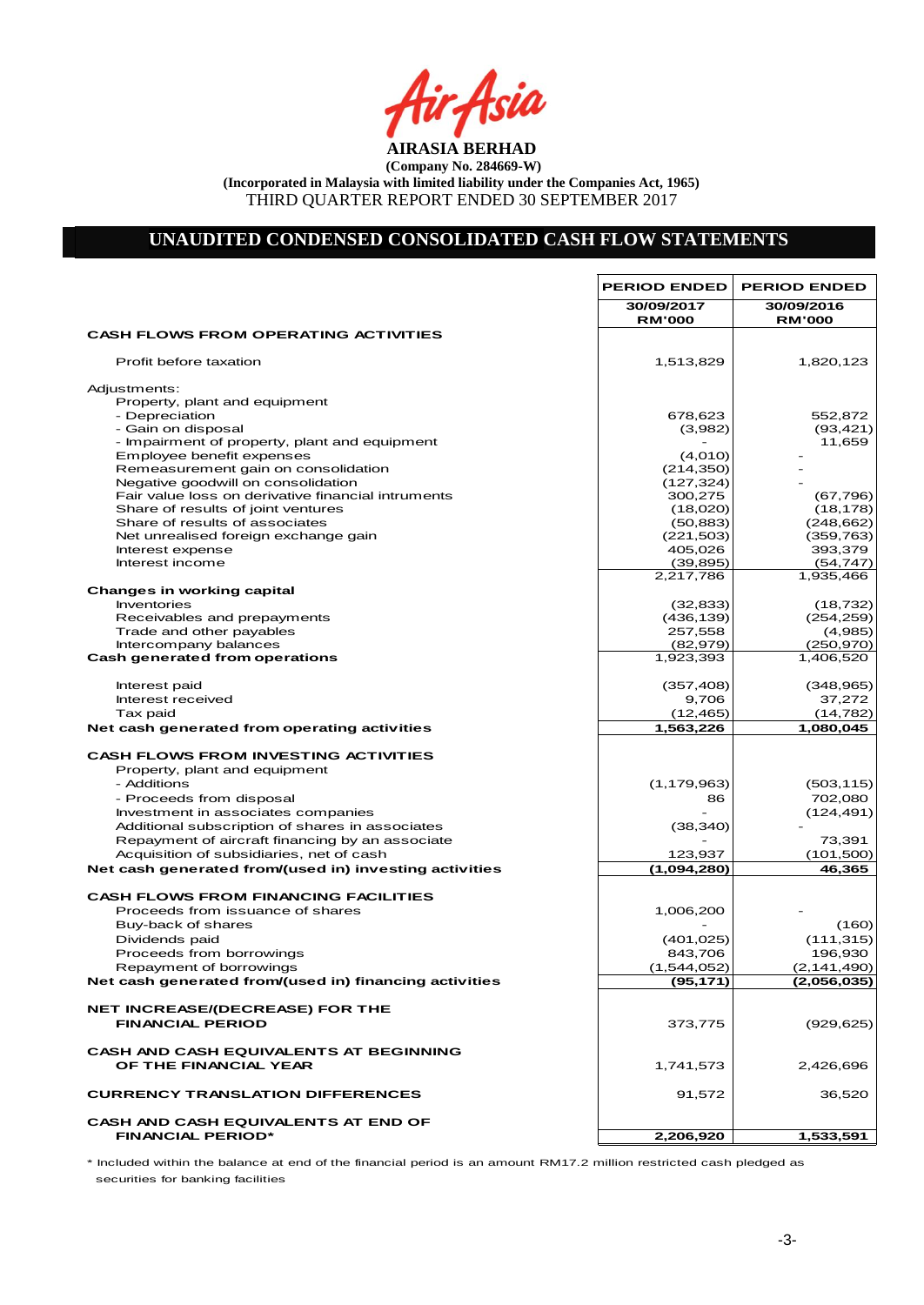Air<sub>t</sub>Asia

## **UNAUDITED CONDENSED CONSOLIDATED STATEMENT OF FINANCIAL POSITION**

|                                                                  |             | <b>AS AT</b>                | <b>AS AT</b>                |
|------------------------------------------------------------------|-------------|-----------------------------|-----------------------------|
|                                                                  |             |                             |                             |
|                                                                  |             | 30/09/2017<br><b>RM'000</b> | 31/12/2016<br><b>RM'000</b> |
|                                                                  | <b>Note</b> |                             |                             |
| <b>NON CURRENT ASSETS</b>                                        |             |                             |                             |
| Property, plant and equipment<br>Investment in associates        | 15<br>23    | 11,838,026<br>572,796       | 10,826,682<br>2,210,587     |
| Investment in a jointly controlled entity                        |             | 206,330                     | 188,309                     |
| Available-for-sale financial assets                              |             | 339,289                     | 356,605                     |
| Intangible assets                                                | 31          | 324,034                     | 121,829                     |
| Deferred tax assets                                              |             | 615,690                     | 749,211                     |
| Receivables and prepayments                                      | 32          | 1,589,557                   | 1,433,054                   |
| Deposits on aircraft purchase                                    |             | 233,105                     | 112,133                     |
| Amounts due from associates                                      | 33          |                             | 344,861                     |
| Derivative financial instruments                                 | 34          | 534,514                     | 867,949                     |
|                                                                  |             | 16,253,341                  | 17,211,220                  |
| <b>CURRENT ASSETS</b>                                            |             |                             |                             |
| Inventories                                                      |             | 76,699                      | 43,866                      |
| Receivables and prepayments                                      | 32          | 1,180,878                   | 1,087,657                   |
| Deposits on aircraft purchase<br>Amounts due from joint ventures |             | 632,293<br>5,849            | 658,115<br>8,952            |
| Amounts due from associates                                      | 33          | 163,846                     | 511,446                     |
| Amounts due from related parties                                 |             | 6,989                       | 37,424                      |
| Deposits, bank and cash balances                                 |             | 2,206,920                   | 1,741,573                   |
| Derivative financial instruments                                 | 34          | 276,247                     | 665,668                     |
| Tax recoverable                                                  |             | 652                         | 19,466                      |
|                                                                  |             | 4,550,373                   | 4,774,167                   |
| <b>CURRENT LIABILITIES</b>                                       |             |                             |                             |
| Trade and other payables                                         | 35          | 2,141,946                   | 1,882,183                   |
| Sales in advance                                                 |             | 948,737                     | 607,735                     |
| Derivative financial instruments                                 | 34          | 101,690                     | 448.873                     |
| Amounts due to an associates                                     |             | 9,423                       | 3,978                       |
| Amounts due to a related parties                                 |             | 171,345                     | 29,999                      |
| <b>Borrowings</b><br>Current tax liabilities                     | 36          | 1,963,803                   | 1,945,203                   |
|                                                                  |             | 5,336,944                   | 4,917,971                   |
| <b>NET CURRENT ASSETS/(LIABILITIES)</b>                          |             | (786,571)                   | (143, 804)                  |
|                                                                  |             |                             |                             |
| <b>NON CURRENT LIABILITIES</b>                                   |             |                             |                             |
| Trade and other payables                                         | 35          | 1,333,457                   | 1,529,293                   |
| Amounts due to an associates                                     |             | 89,834                      | 118,898                     |
| Amounts due to a related parties                                 |             | 8,913                       | 9,455                       |
| <b>Borrowings</b>                                                | 36          | 7,667,912                   | 8,633,939                   |
| Derivative financial instruments                                 | 34          | 101,544                     | 148,052                     |
| Provision for retirement benefits                                |             | 64,297                      | 10,439,637                  |
|                                                                  |             | 9,265,957                   |                             |
|                                                                  |             | 6,200,813                   | 6,627,779                   |
| <b>CAPITAL AND RESERVES</b>                                      |             |                             |                             |
| Share capital                                                    | 7           | 2,515,438                   | 278,297                     |
| <b>Share Premium</b>                                             |             |                             | 1,230,941                   |
| Treasury shares                                                  |             | (160)                       | (160)                       |
| Foreign exchange reserve                                         |             | 196,358                     | 46,993                      |
| Retained earnings                                                |             | 6,160,763                   | 5,294,468                   |
| <b>Other Reserves</b>                                            |             | (413, 125)                  | (217, 554)                  |
|                                                                  |             | 8,459,274                   | 6,632,985                   |
| Non-controlling interests                                        |             | (2,258,461)                 | (5,206)                     |
| Total equity                                                     |             | 6,200,813                   | 6,627,779                   |
| Net assets per share attributable to ordinary                    |             |                             |                             |
| equity holders of the Company (RM)                               |             | 1.86                        | 2.38                        |

The condensed consolidated statement of financial position should be read in conjunction with the audited financial statements for the financial year ended 31 December 2016 and the accompanying explanatory notes attached to the interim financial statements.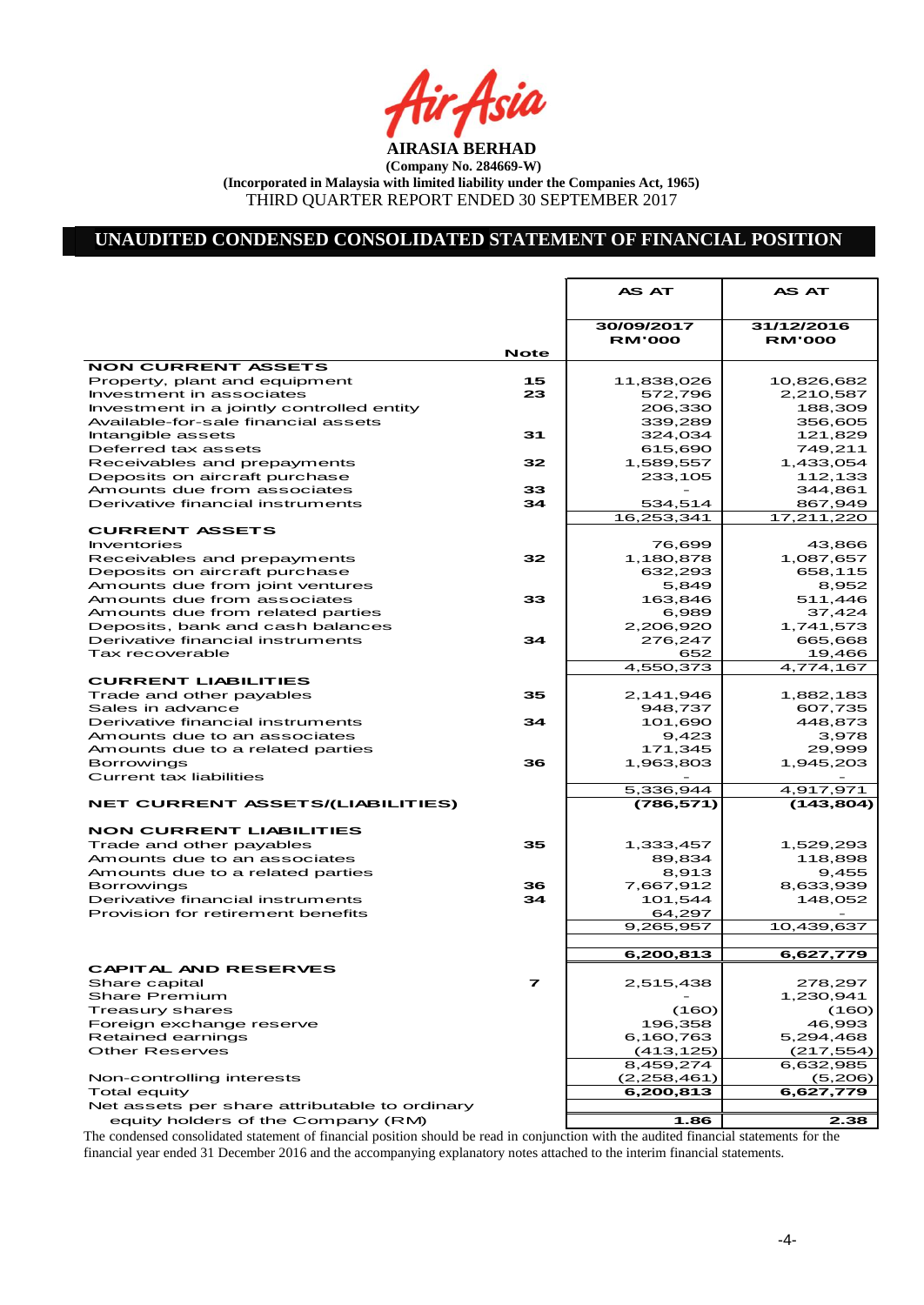# **UNAUDITED CONDENSED CONSOLIDATED STATEMENT OF CHANGES IN EQUITY**

|                                                                            |      | Attributable to owners of the Company |                                                            |                                   |                                                 |                                                       |                                                    |                                                   |                                              |                               |                                                   |                                         |
|----------------------------------------------------------------------------|------|---------------------------------------|------------------------------------------------------------|-----------------------------------|-------------------------------------------------|-------------------------------------------------------|----------------------------------------------------|---------------------------------------------------|----------------------------------------------|-------------------------------|---------------------------------------------------|-----------------------------------------|
|                                                                            |      |                                       | Issued and fully paid<br>ordinary shares<br>of RM0.10 each |                                   |                                                 |                                                       |                                                    |                                                   |                                              |                               |                                                   |                                         |
|                                                                            | Note | <b>Number</b><br>of shares<br>'000    | <b>Nominal</b><br>value<br><b>RM'000</b>                   | Share<br>premium<br><b>RM'000</b> | Foreign<br>exchange<br>reserve<br><b>RM'000</b> | <b>Cash flow</b><br>hedge<br>reserve<br><b>RM'000</b> | Available-<br>for-sale<br>reserve<br><b>RM'000</b> | <b>Treasury</b><br><b>Shares</b><br><b>RM'000</b> | <b>Retained</b><br>earnings<br><b>RM'000</b> | <b>Total</b><br><b>RM'000</b> | Non-<br>controlling<br>interests<br><b>RM'000</b> | <b>Total</b><br>equity<br><b>RM'000</b> |
| At 1 January 2017                                                          |      | 2,782,974                             | 278,297                                                    | 1,230,941                         | 46,993                                          | (441, 994)                                            | 224,440                                            | (160)                                             | 5,294,468                                    | 6,632,985                     | (5,206)                                           | 6,627,779                               |
| Transactions with owners:<br><b>Issuance of shares</b><br><b>Dividends</b> |      | 559,000                               | 55,900                                                     | 950,300                           |                                                 |                                                       |                                                    | $\overline{\phantom{a}}$                          | (401, 025)                                   | 1,006,200<br>(401, 025)       | $\blacksquare$<br>$\overline{\phantom{0}}$        | 1,006,200<br>(401, 025)                 |
| Transfer to no-par value regime                                            |      | $\overline{\phantom{a}}$              | 2,181,241                                                  | (2, 181, 241)                     |                                                 |                                                       |                                                    | $\overline{\phantom{a}}$                          |                                              |                               | $\overline{\phantom{a}}$                          |                                         |
| Net profit for the year                                                    |      | $\overline{\phantom{a}}$              |                                                            | $\overline{\phantom{0}}$          |                                                 |                                                       | $\blacksquare$                                     | $\overline{\phantom{a}}$                          | 1,267,320                                    | 1,267,320                     | (109, 220)                                        | 1,158,100                               |
| Other comprehensive income                                                 |      |                                       |                                                            | $\blacksquare$                    | 149,365                                         | (178, 255)                                            | (17, 316)                                          |                                                   | $\overline{\phantom{a}}$                     | (46, 206)                     |                                                   | (46, 206)                               |
| Non-controlling interest arising<br>from business combination              |      |                                       |                                                            |                                   |                                                 |                                                       | $\overline{\phantom{a}}$                           |                                                   |                                              |                               | (2, 144, 035)                                     | (2, 144, 035)                           |
| At 30 September 2017                                                       |      | 3,341,974                             | 2,515,438                                                  | $\overline{\phantom{a}}$          | 196,358                                         | (620, 249)                                            | 207,124                                            | (160)                                             | 6,160,763                                    | 8,459,274                     | (2, 258, 461)                                     | 6,200,813                               |
| At 1 January 2016                                                          |      | 2,782,974                             | 278,297                                                    | 1,230,941                         | 18,948                                          | (539,968)                                             | 108,370                                            |                                                   | 3,355,740                                    | 4,452,328                     | (1, 474)                                          | 4,450,854                               |
| Transactions with owners:<br><b>Dividends</b>                              |      |                                       |                                                            |                                   |                                                 |                                                       | $\overline{\phantom{a}}$                           | $\overline{\phantom{a}}$                          | (111, 316)                                   | (111, 316)                    |                                                   | (111, 316)                              |
| Net profit for the financial year                                          |      |                                       |                                                            | $\overline{\phantom{a}}$          |                                                 |                                                       |                                                    | $\overline{\phantom{a}}$                          | 1,573,081                                    | 1,573,081                     | (2,511)                                           | 1,570,570                               |
| Other comprehensive income/(loss)                                          |      |                                       |                                                            |                                   | (1,851)                                         | (96, 550)                                             | 155,766                                            |                                                   | $\overline{\phantom{a}}$                     | 57,365                        |                                                   | 57,365                                  |
| Buy-back of own shares                                                     |      |                                       |                                                            |                                   |                                                 |                                                       |                                                    | (160)                                             |                                              | (160)                         |                                                   | (160)                                   |
| Non-controlling interest arising<br>from business combination              |      |                                       |                                                            |                                   |                                                 |                                                       |                                                    |                                                   |                                              |                               | (5,994)                                           | (5,994)                                 |
| At 30 September 2016                                                       |      | 2,782,974                             | 278,297                                                    | 1,230,941                         | 17,097                                          | (636, 518)                                            | 264,136                                            |                                                   | $(160)$ 4,817,505                            | 5,971,298                     | (9,979)                                           | 5,961,319                               |

The condensed consolidated statement of changes in equity should be read in conjunction with the audited financial statements for the financial year ended 31 December 2016 and the accompanying explanatory notes attached to the interim financial statements.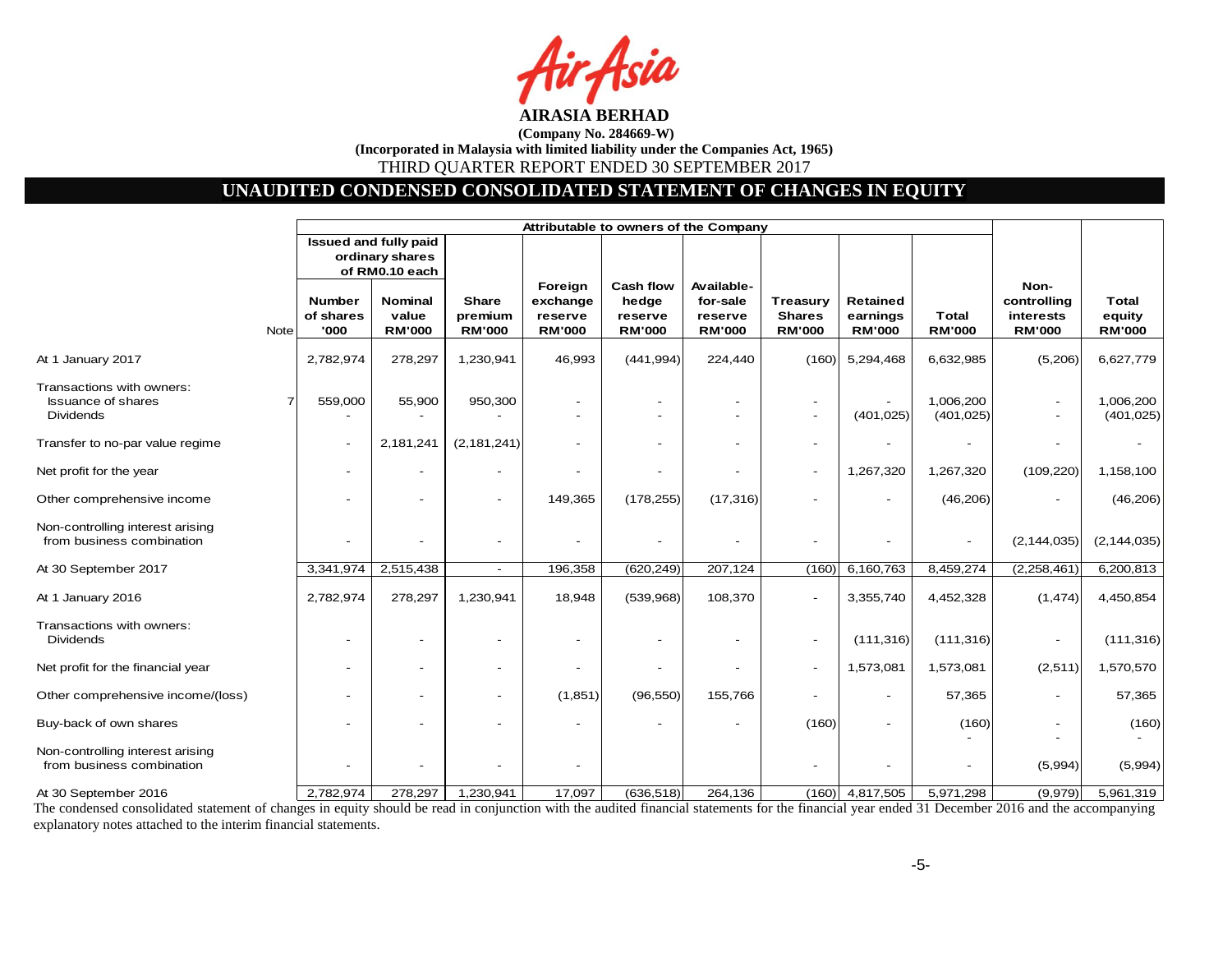

# **NOTES TO THE UNAUDITED ACCOUNTS – 30 SEPTEMBER 2017**

#### **1. Basis of preparation**

The interim financial report is unaudited and has been prepared in accordance with Malaysian Financial Reporting Standard ("MFRS") 134: "Interim Financial Reporting" and paragraph 9.22 and Appendix 9B of the Bursa Malaysia Securities Berhad ("Bursa Malaysia") Listing Requirements.

The interim financial statements should be read in conjunction with the audited financial statements of the Group for the financial year ended 31 December 2016.

The Company has the following investees which operate the airline business under the AirAsia brand in various countries:

- PT Indonesia AirAsia 49%
- AirAsia Inc. Group of companies 40%
	- $\triangleright$  Philippines AirAsia Inc. 19.6% effective interest through AirAsia Inc.
- Thai AirAsia Co. Ltd  $-45\%$
- $\bullet$  AirAsia Japan Co. Ltd 49%
- AirAsia (India) Private Limited 49%

The effective equity shareholdings in these investees range from 19.6% to 49%. In prior years, the Board had determined that the Company only had significant influence over these investees, through the respective Brand Licence Agreements ("BLA"), and did not have power over these investees, and had therefore accounted for these investees as associates.

This determination is based on the substantive rights granted by the respective Shareholders' Agreements entered between the Company and the other shareholders of these investees.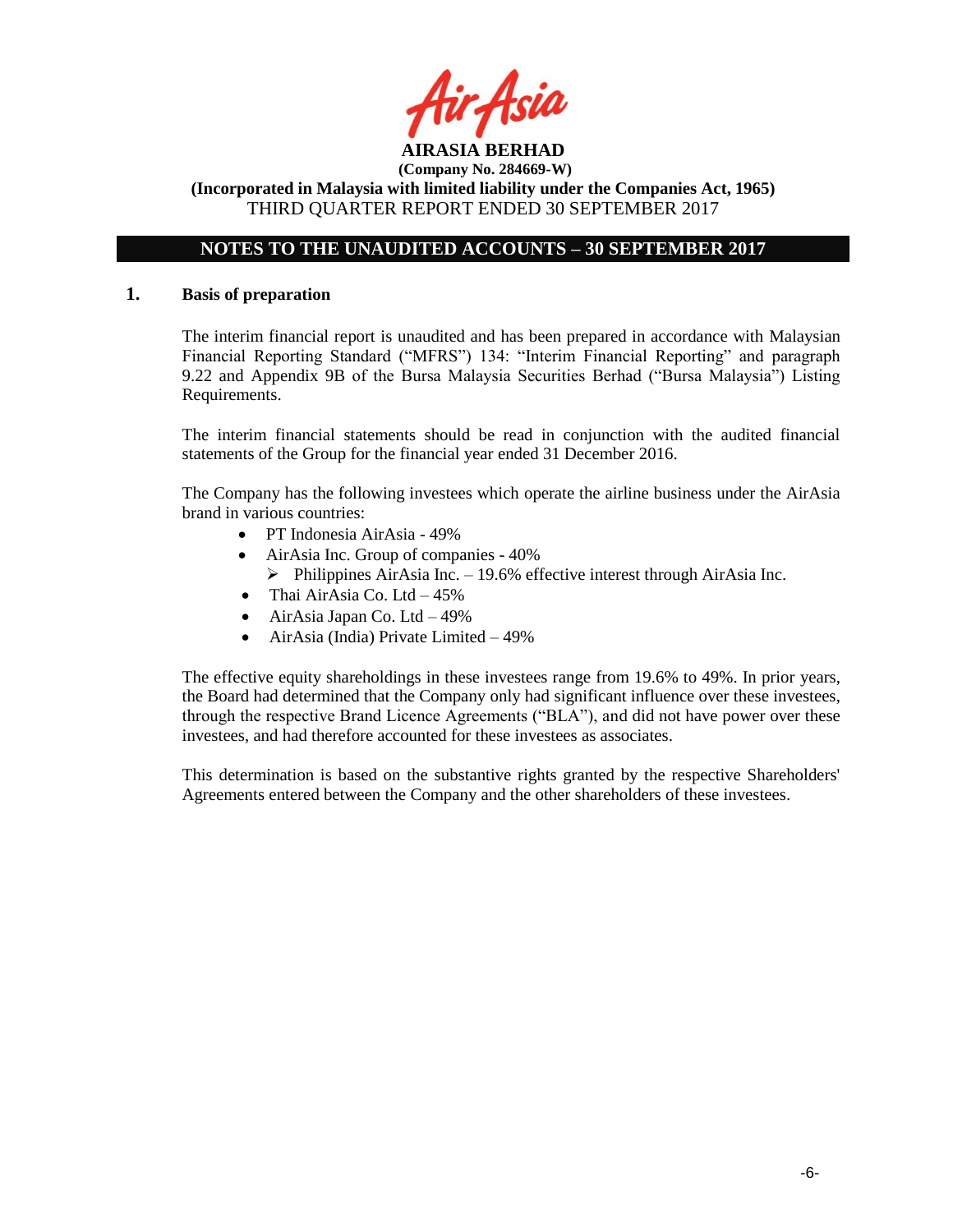

# **NOTES TO THE UNAUDITED ACCOUNTS – 30 SEPTEMBER 2017**

#### **1. Basis of preparation (continued)**

In the first quarter of 2017, the Company had entered into a Supplementary BLA with each of the following investees:

- PT Indonesia AirAsia
- AirAsia Inc.
- Philippines AirAsia Inc.

Effective from 1 January 2017, the effective date specified in the Supplementary BLAs, the respective investees have undertaken to comply at all times with the recommendations made by the Company under the BLA. Pursuant to this, in accordance to MFRS 10, these investees are deemed as subsidiaries for accounting consolidation purpose.

#### **2. Summary of significant accounting policies**

The accounting policies and methods of computation adopted for the interim financial statements are consistent with those adopted for the audited financial statements for the financial year ended 31 December 2016.

Details of standards, amendments to published standards and interpretations to existing standards that are applicable to the Group with effect from 1 January 2016 or later are provided in part B general information and summary of significant accounting policies in the audited financial statements of the Group for the financial year ended 31 December 2016. The adoption of the standards applicable to the Group that came into effect on 1 January 2016 did not have any significant impact on the Group upon initial application. The Group did not early adopt any new standards, amendments to published standards and interpretation to existing standards.

#### **3. Auditors' report on preceding annual financial statements**

The auditors have expressed an unqualified opinion on the Group's statutory financial statements for the financial year ended 31 December 2016 in their report dated 5 April 2017.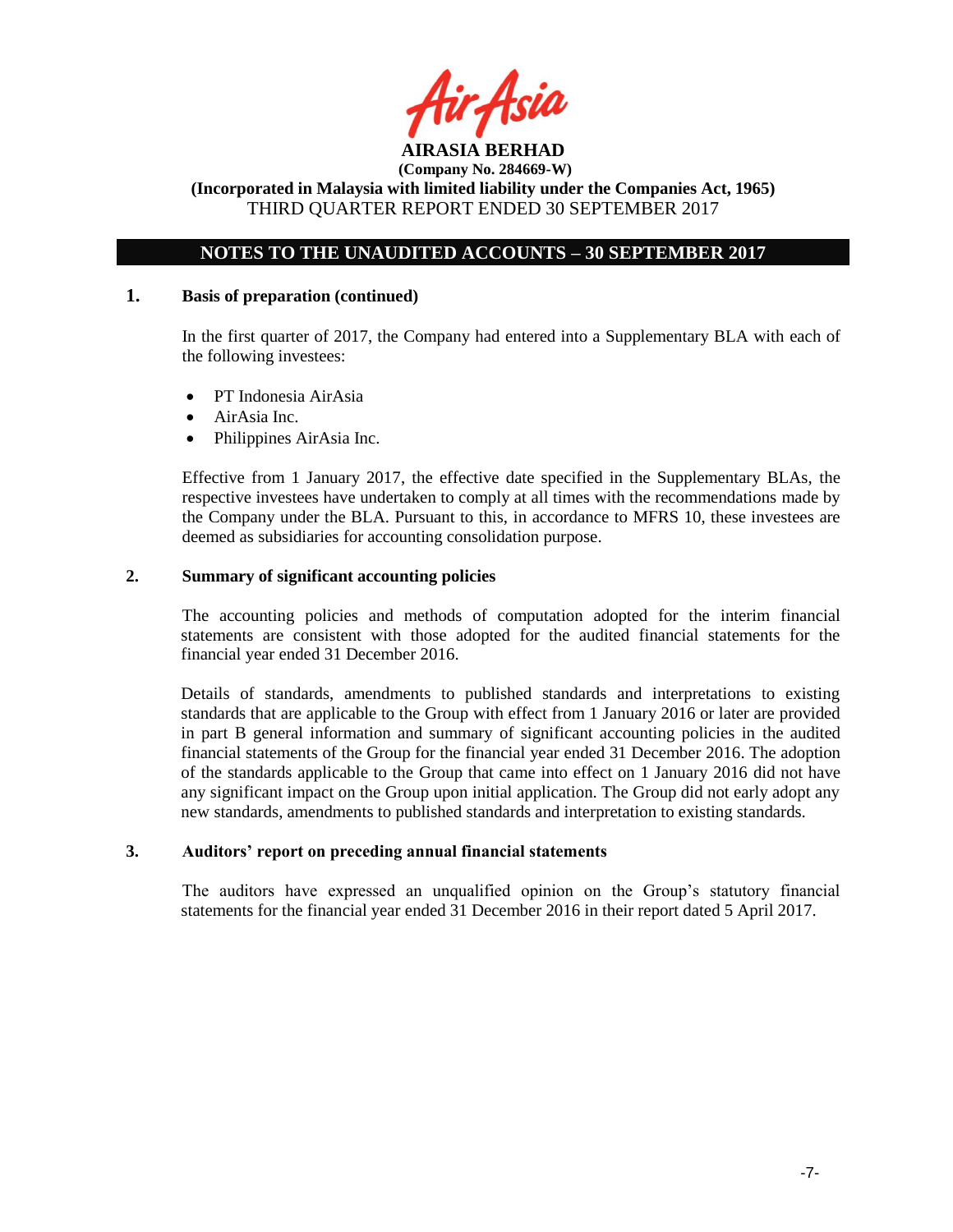

**(Incorporated in Malaysia with limited liability under the Companies Act, 1965)** THIRD QUARTER REPORT ENDED 30 SEPTEMBER 2017

# **NOTES TO THE UNAUDITED ACCOUNTS – 30 SEPTEMBER 2017**

#### **4. Seasonality of operations**

AirAsia is primarily involved in the provision of air transportation services and thus, is subject to the seasonal demand for air travel. The load factor was 87% in the quarter under review, which was 1 percentage points lower than the same period last year. Compared against the immediate preceding quarter (second quarter April - June 2017), the load factor has reduced 2 percentage points. This seasonal pattern is in line with the expectation of the Group.

#### **5. Unusual items due to their nature, size or incidence**

There were no unusual items affecting assets, liabilities, equity, net income or cash flows during the current quarter and financial period-to-date.

#### **6. Changes in estimates**

There were no changes in estimates that have had material effect in the current quarter and financial period-to-date results.

#### **7. Capital and reserves**

During the previous quarter ended 31 March 2017, the Company increased its issued share capital by 559,000,000 new ordinary shares at RM1.80 each. These shares rank pari passu with the existing ordinary shares. The total issued and paid-up share capital of the Company has increased to RM2,515,438,000 comprising 3,341,974,080 ordinary shares.

#### **8. Dividends paid and proposed**

The first and final single-tier dividend of 12 sen per share on 3,341,874,080 ordinary shares (excluding 100,000 treasury shares currently owned by the Company) for the financial year ended 31 December 2016 amounting to RM401,024,890 was paid on 23 June 2017.

The first and Interim single-tier dividend of 12 sen per share on 3,341,874,080 ordinary shares (excluding 100,000 treasury shares currently owned by the Company) for the financial year ending 31 December 2017 amounting to RM401,024,890 was paid on 13 October 2017.

No dividend has been proposed during the quarter ended 30 September 2017.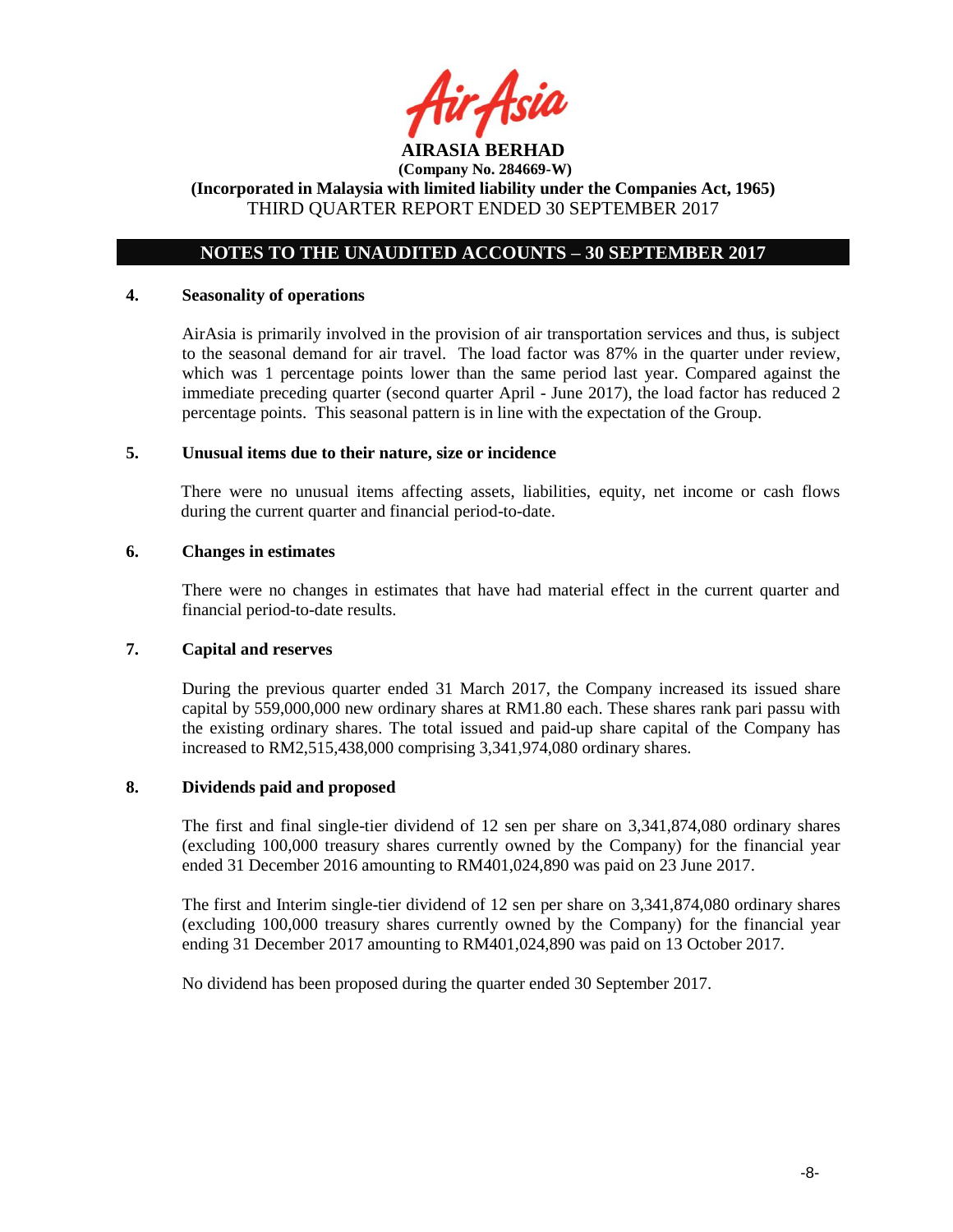

**NOTES TO THE UNAUDITED ACCOUNTS – 30 SEPTEMBER 2017**

#### **9. Revenue**

|                                 | <b>Quarter ended</b><br>30/9/2017<br><b>RM</b> million | <b>Quarter ended</b><br>30/9/2016<br><b>RM</b> million |
|---------------------------------|--------------------------------------------------------|--------------------------------------------------------|
| Passenger seat sales            | 1,700.7                                                | 1,078.1                                                |
| Baggage fees                    | 236.3                                                  | 141.2                                                  |
| Aircraft operating lease income | 274.2                                                  | 315.5                                                  |
| Other revenue                   | 236.6                                                  | 151.9                                                  |
|                                 | 2,447.8                                                | 1,686.7                                                |

Other revenue includes revenue from assigned seat, cancellation, documentation, surcharges and other fees, foods and beverages, duty free and merchandise and freight services.

## **10. Other Income**

|                                              | 30/9/2017<br><b>RM</b> million | <b>Quarter ended</b> Quarter ended<br>30/9/2016<br><b>RM</b> million |
|----------------------------------------------|--------------------------------|----------------------------------------------------------------------|
| Fees charged for the provision of commercial |                                |                                                                      |
| air transport services                       | 22.2                           | 19.1                                                                 |
| Charter income                               | 62.9                           |                                                                      |
| Others                                       | 36.0                           | 85.4                                                                 |
|                                              | 121 1                          | 104.5                                                                |

Charter income represent net income generated by IAA through charter arrangement with PT Indonesia AirAsia Extra. Other income ('others') includes commission income and advertising income.

#### **11. Remeasurement gain on consolidation**

MFRS 3, Business Combinations requires revaluation of the previously held interest in the equity accounted investment at its fair value on the acquisition-date, and recognise any gain or loss derived from the deemed disposal in the Income Statement. Pursuant to the consolidation of the investees as mentioned in Note 1 above, the Group recognised a gain from remeasurement of previously held interest in these associates amounting to RM214.4 million.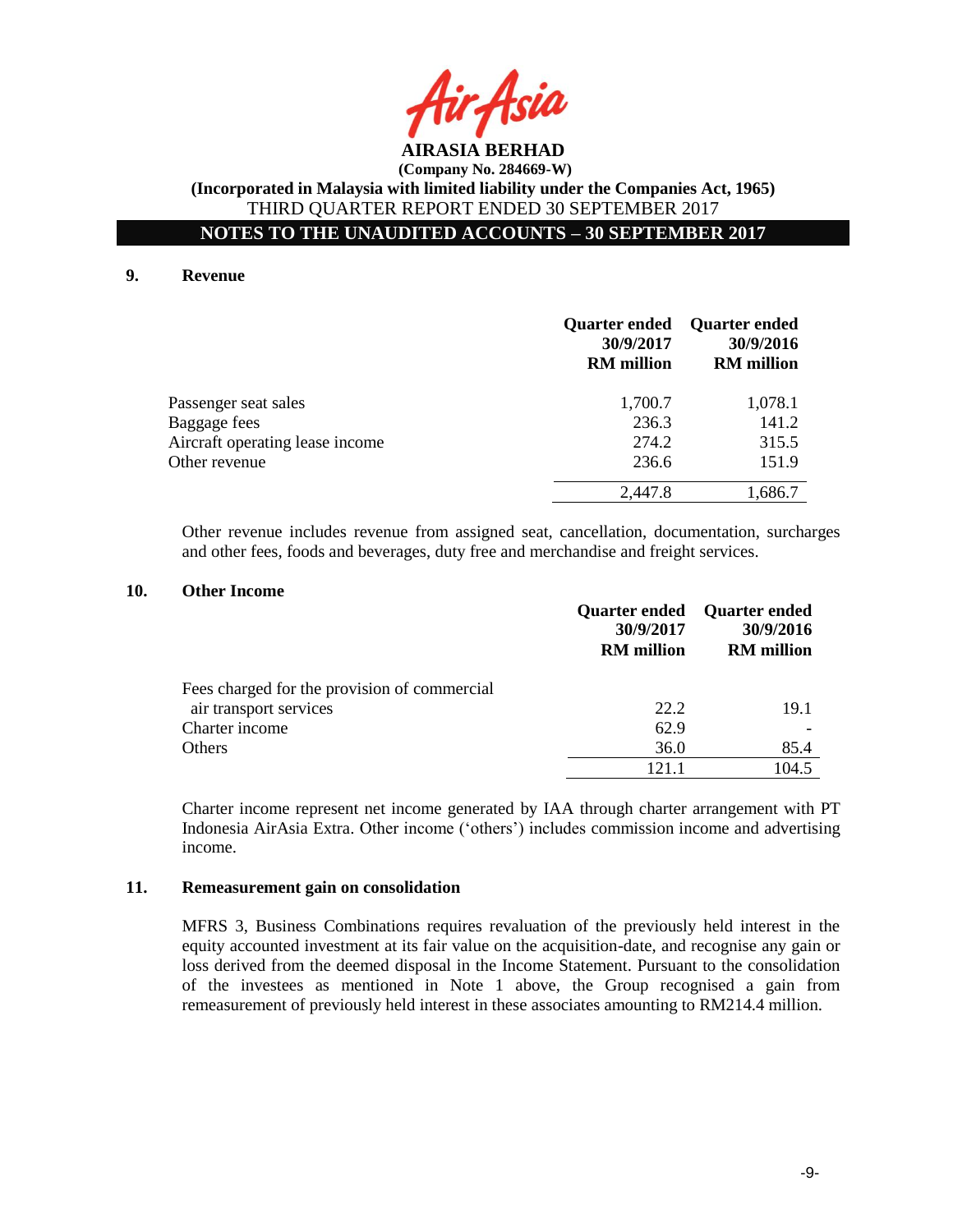

# **NOTES TO THE UNAUDITED ACCOUNTS – 30 SEPTEMBER 2017**

#### **12. Other Comprehensive Income**

Cash flow hedges represent fair value changes due to movement in mark-to-market position on effective hedging contracts at 30 September 2017 as compared to 30 June 2017 as follows:

|                                        | 30/9/2017<br><b>RM</b> million | Quarter ended Quarter ended<br>30/6/2017<br><b>RM</b> million |
|----------------------------------------|--------------------------------|---------------------------------------------------------------|
| Fair value gain in the period          | (27.4)                         | (10.7)                                                        |
| Amount transferred to income statement | 50.0                           | (101.2)                                                       |
|                                        | 22.6                           | (111.9)                                                       |

Fair value changes in effective hedging contracts are recognized directly in equity and are transferred to the income statement in the same period as the underlying hedged item impacts profit or loss.

#### **13. Status of corporate proposals announced**

*Issuance and allotment of 559.00 million new ordinary shares in the Company*

AirAsia Berhad obtained approval from its shareholders at the Extraordinary General Meeting held on 9 May 2016 for the issuance and allotment of 559,000,000 new ordinary shares in AirAsia Berhad to Tune Live Sdn. Bhd. at an adjusted issue price of RM1.80 per share. The Shares Issuance has been completed on 26 January 2017 following the listing of and quotation for the Subscription Shares on the Main Market of Bursa Securities.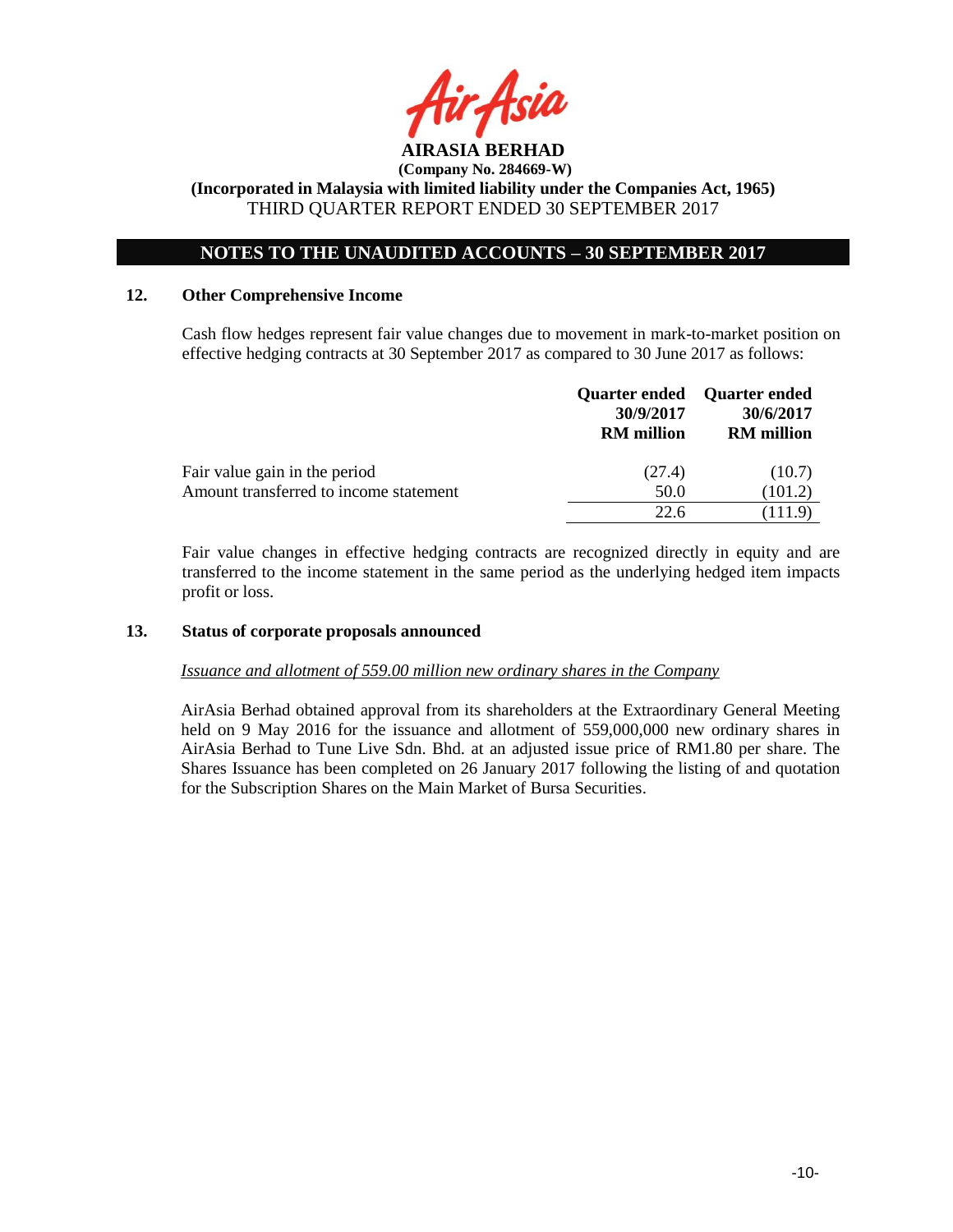

# **NOTES TO THE UNAUDITED ACCOUNTS – 30 SEPTEMBER 2017**

#### **13. Status of corporate proposals announced (continued)**

Proceeds totaling RM1,006.2 million were raised and the status of the utilisation of these proceeds as at 30 September 2017 is set out below:

| <b>Purpose</b>                                                                                         | <b>Proposed</b><br>utilisation<br>RM'mil | Actual<br>utilisation<br>RM'mil | <b>Balance</b><br>unutilised<br>RM'mil | <b>Intended</b><br>timeframe for<br>utilisation |
|--------------------------------------------------------------------------------------------------------|------------------------------------------|---------------------------------|----------------------------------------|-------------------------------------------------|
| Pre-payment of unsecured term<br>loan facilities and repayment of<br>unsecured revolving credit        | 342.0                                    | (321.0)                         | 21.0                                   | Within 3 months                                 |
| Funding of aircraft, spare engines<br>and other aircraft parts and<br>associated pre-delivery payments | 275.0                                    | (143.1)                         | 131.9                                  | Within 9 months                                 |
| Construction and development of<br>our Group's headquarters                                            | 103.8                                    | (103.8)                         |                                        |                                                 |
| General corporate and working<br>capital                                                               | 284.0                                    | (284.0)                         |                                        |                                                 |
| Estimated expenses for the<br><b>Proposed Shares Issuances</b>                                         | 1.4                                      | (1.4)                           |                                        |                                                 |
| <b>Total</b>                                                                                           | 1,006.2                                  | (853.3)                         | 152.9                                  |                                                 |

## *AirAsia Joint Venture in Vietnam*

Further to the announcement dated 31 March 2017, there were no further updates on the status of the forging of a joint venture cooperation between AirAsia, Gumin, Mr. Tran and HAA to establish a low-cost carrier in Vietnam.

#### *Memorandum of Understanding with the China Everbright Group and Henan Government Working Group*

Further to the announcement dated 15 May 2017, AirAsia has entered into a non-binding term sheet dated 25 September 2017 ("Term Sheet") between the Company, Everbright, as well as another two parties, Plato Capital Limited ("Plato") and Oxley Capital Limited ("Oxley") (collectively the "Parties"). The Term Sheet contains supplementary information to the Memorandum of Understanding and is intended to confirm the Parties' interest in establishing the Joint Venture. The Term Sheet is valid for a period of no longer than 12 months from 25 September 2017 for the Parties to discuss and negotiate definitive agreements for the proposed Joint Venture.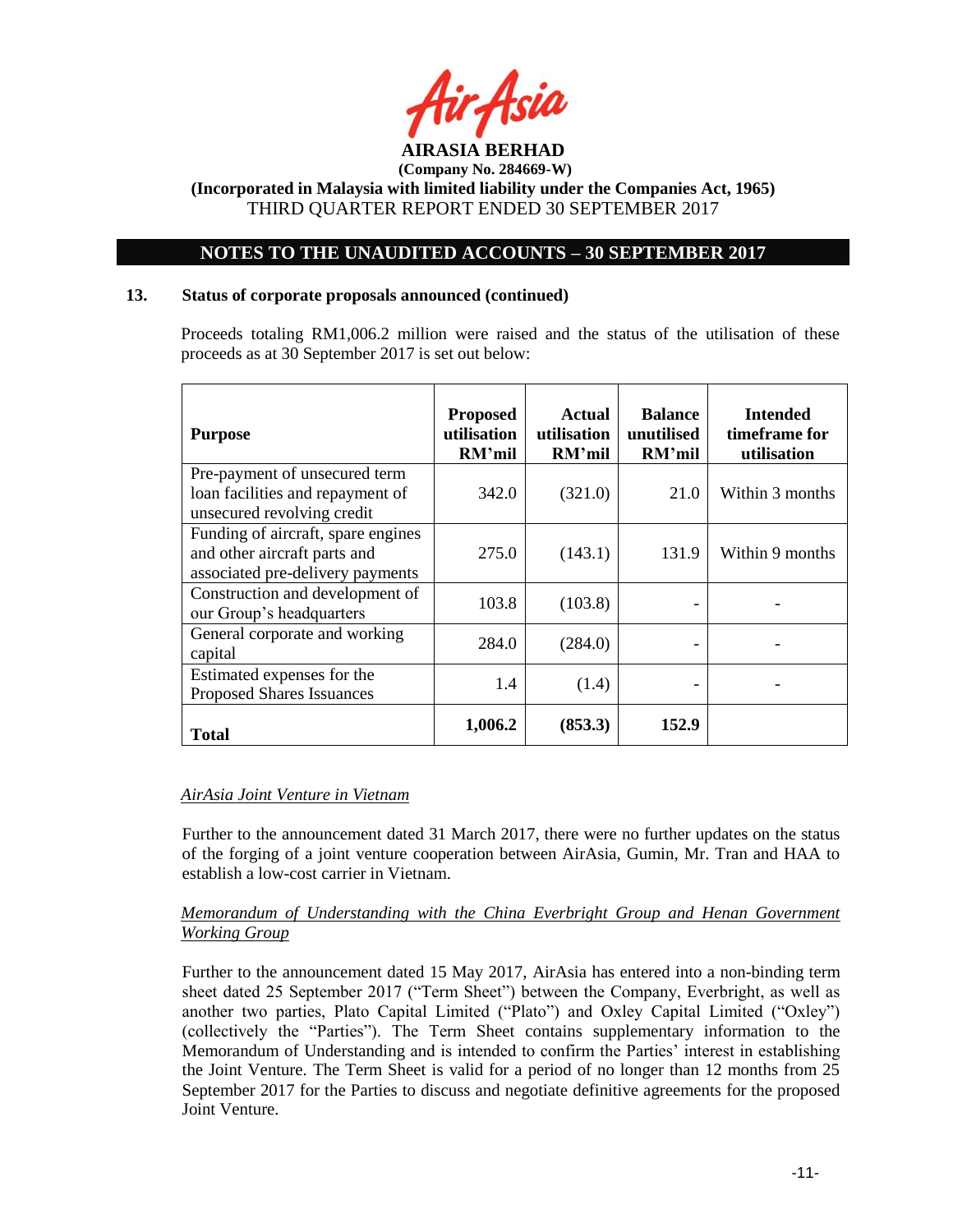

**(Company No. 284669-W) (Incorporated in Malaysia with limited liability under the Companies Act, 1965)** THIRD QUARTER REPORT ENDED 30 SEPTEMBER 2017 **NOTES TO THE UNAUDITED ACCOUNTS – 30 SEPTEMBER 2017**

# **13. Status of corporate proposals announced (continued)**

*Internal Reorganisation by way of a members scheme of arrangement under Section 366 of the Companies Act, 2016*

On 29 August 2017, the Company announced the intention to implement a proposed internal reorganisation by way of a members' scheme of arrangement under Section 366 of the Companies Act, 2016 ("Act") ("Scheme") comprising the following proposals:

- a) The proposed exchange of 3,341,974,080 ordinary shares in AAB (including treasury shares) as at 14 August 2017, being the latest practicable date prior to the date of this announcement ("LPD")("AAB Shares"), representing the entire issued share capital of AAB, with 3,341,974,080 new ordinary shares in AirAsia Group Berhad ("Newco") ("Newco Share(s)"), a newly incorporated investment holding company, on the basis of 1 new Newco Share for every 1 existing AAB Share held on an entitlement date to be determined ("Entitlement Date")("Proposed Share Exchange"); and
- b) The proposed assumption of the listing status of AAB by Newco and the admission of Newco to and withdrawal of AAB from the Official List of Bursa Malaysia Securities Berhad ("Bursa Securities"), with the listing of and quotation for Newco Shares on the Main Market of Bursa Securities ("Proposed Transfer of Listing Status").

#### *Acquisition of 50% shares in Touristly Travel Sdn Bhd*

Further to the announcement dated 19 April 2017, this Transaction has been completed by virtue of the allotment of shares to AirAsia Investment Limited on 13 November 2017 which has been approved by the Companies Commission of Malaysia on 20 November 2017.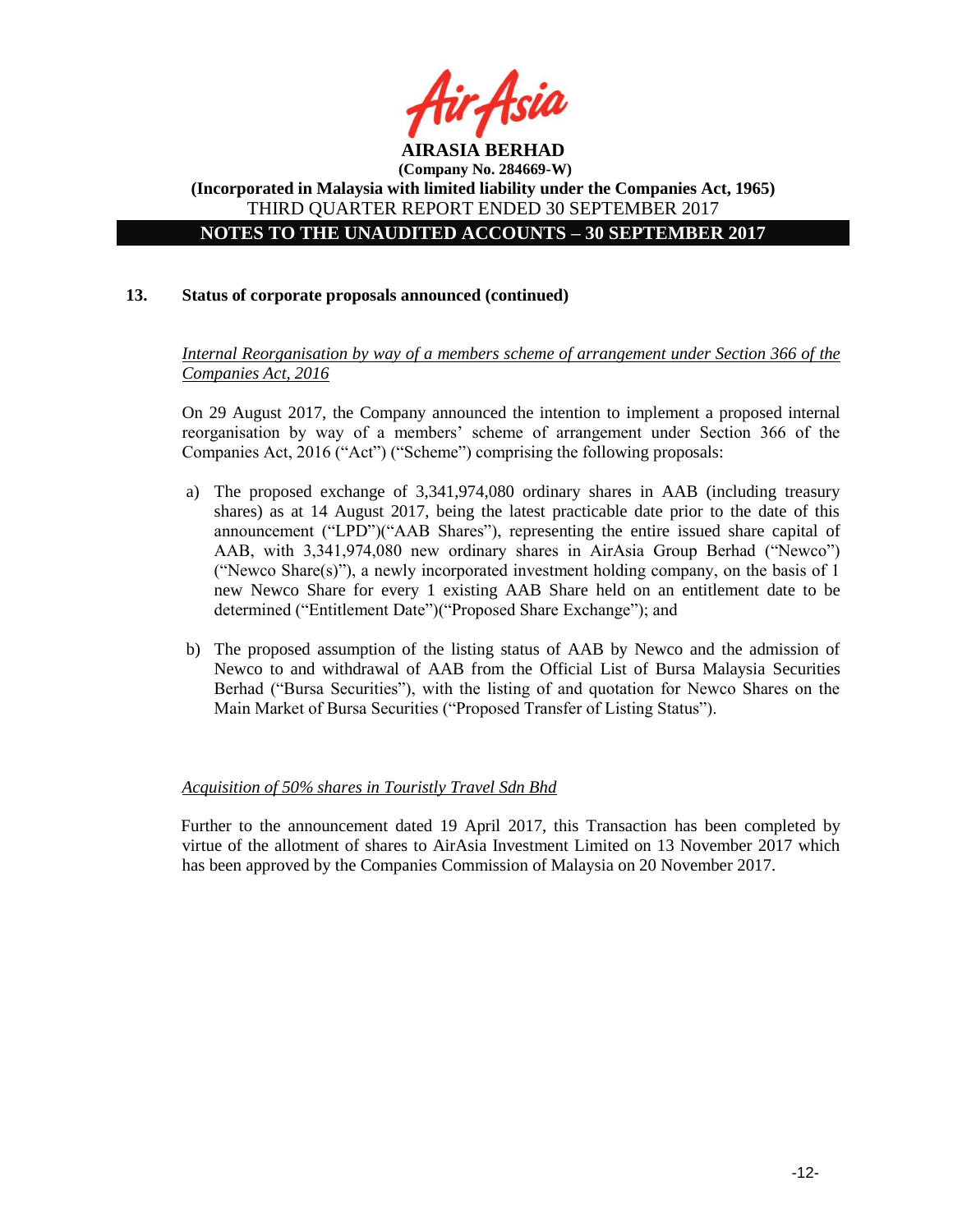

# **NOTES TO THE UNAUDITED ACCOUNTS – 30 SEPTEMBER 2017**

#### **14. Disclosure of Realised and Unrealised Profits**

The cumulative retained profit of the Group and its subsidiaries comprises realized and unrealised profit as disclosed in the table below.

|                                                                 | As at<br>30/9/2017<br><b>RM'000</b> | As at<br>31/12/2016<br><b>RM'000</b> |
|-----------------------------------------------------------------|-------------------------------------|--------------------------------------|
| Total retained profit of AirAsia Berhad and its<br>subsidiaries |                                     |                                      |
| Realised                                                        | 7,217,914                           | 6,883,363                            |
| Unrealised                                                      | (568, 513)                          | (1,031,354)                          |
|                                                                 | 6,649,401                           | 5,852,009                            |
| Total share of accumulated losses from<br>associates            |                                     |                                      |
| Realised                                                        | (636, 381)                          | (687, 264)                           |
| Total share of accumulated gains from joint<br>ventures         |                                     |                                      |
| Realised                                                        | 147,743                             | 129,723                              |
| Total group retained profit as per consolidated                 |                                     |                                      |
| accounts                                                        | 6,160,763                           | 5,294,468                            |

#### **15. Property, plant and equipment**

#### *(a) acquisition and disposals*

During the quarter ended 30 September 2017, the Group acquired property, plant and equipment with a cost of RM487.3 million (quarter ended 30 September 2016: RM nil million).

During the quarter ended 30 September 2017, proceeds from disposal of property, plant and equipment totaled RM 86,000 (quarter ended 30 September 2016: RM nil million).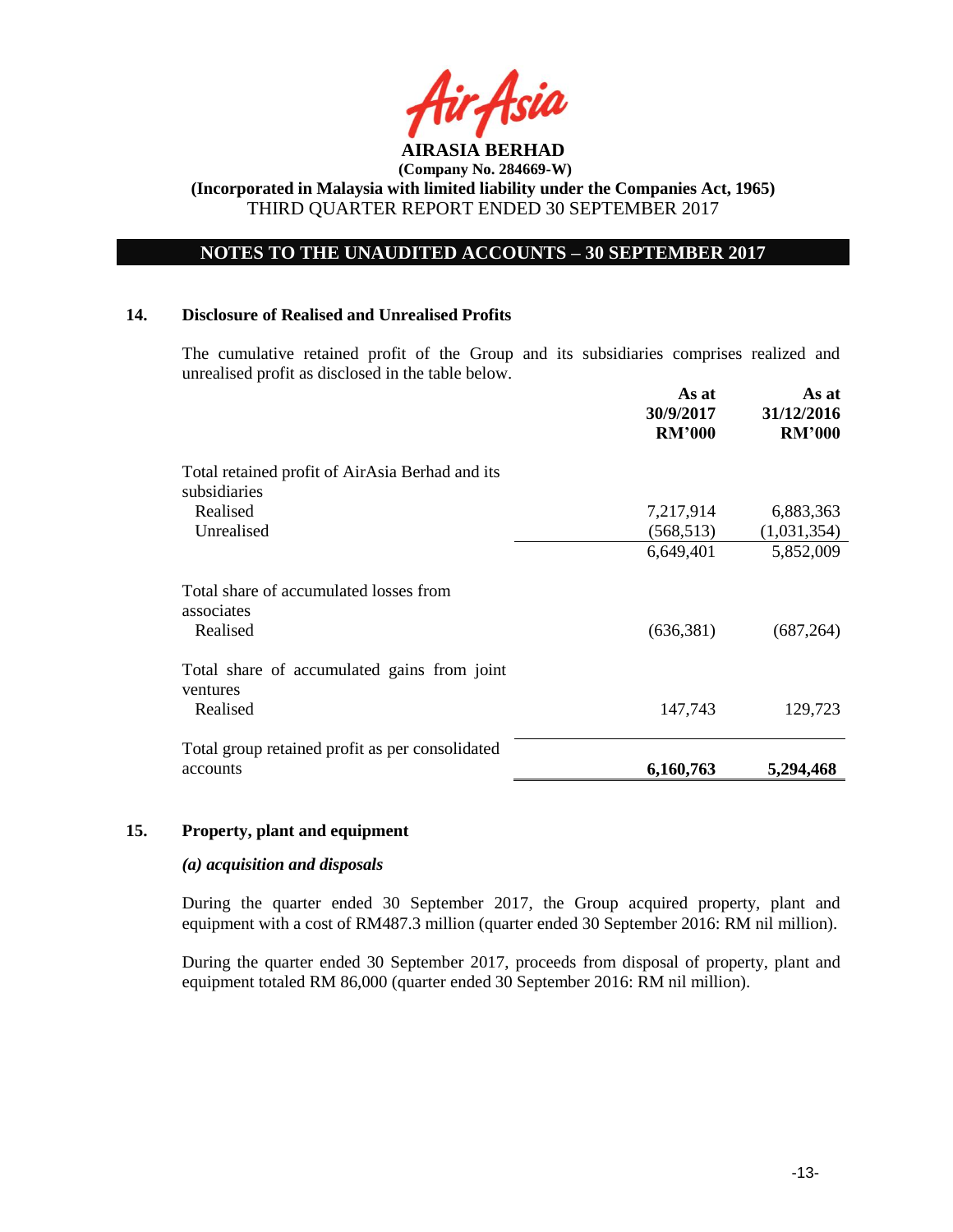

# **NOTES TO THE UNAUDITED ACCOUNTS – 30 SEPTEMBER 2017**

#### **15. Property, plant and equipment (continued)**

#### *(b) revaluation*

There was no revaluation of property, plant and equipment in the quarter under review or in the same quarter of the prior year.

#### *(c) impairment*

There was no impairment of property, plant and equipment in the quarter under review or in the same quarter of the prior year.

#### **16. Post balance sheet events**

On 30 October 2017, the Company entered into the following transactions (the "Transactions") in relation to a proposed joint venture with SATS Ltd. ("SATS") (the "Joint Venture"):-

- a) Share swap agreement to transfer 98% shares of Ground Team Red Sdn. Bhd., a whollyowned subsidiary of AirAsia ("GTR Malaysia") to Ground Team Red Holdings Sdn. Bhd., another wholly-owned subsidiary of AirAsia ("GTRH") in exchange for 88.6% equity interest in GTRH. Contemporaneously, GTRH will acquire 80% equity stake in SATS Ground Services Pte. Ltd., currently a wholly-owned subsidiary of SATS ("SGS Singapore") for SATS in exchange for 11.4% equity stake in GTRH; and
- b) A share sale agreement for AirAsia to sell 38.6% of its shareholding in GTRH to SATS (the "SSA").

There were no other material events after the period end that have not been reflected in the financial statements for the financial period ended 30 June 2017 as at the date of this report.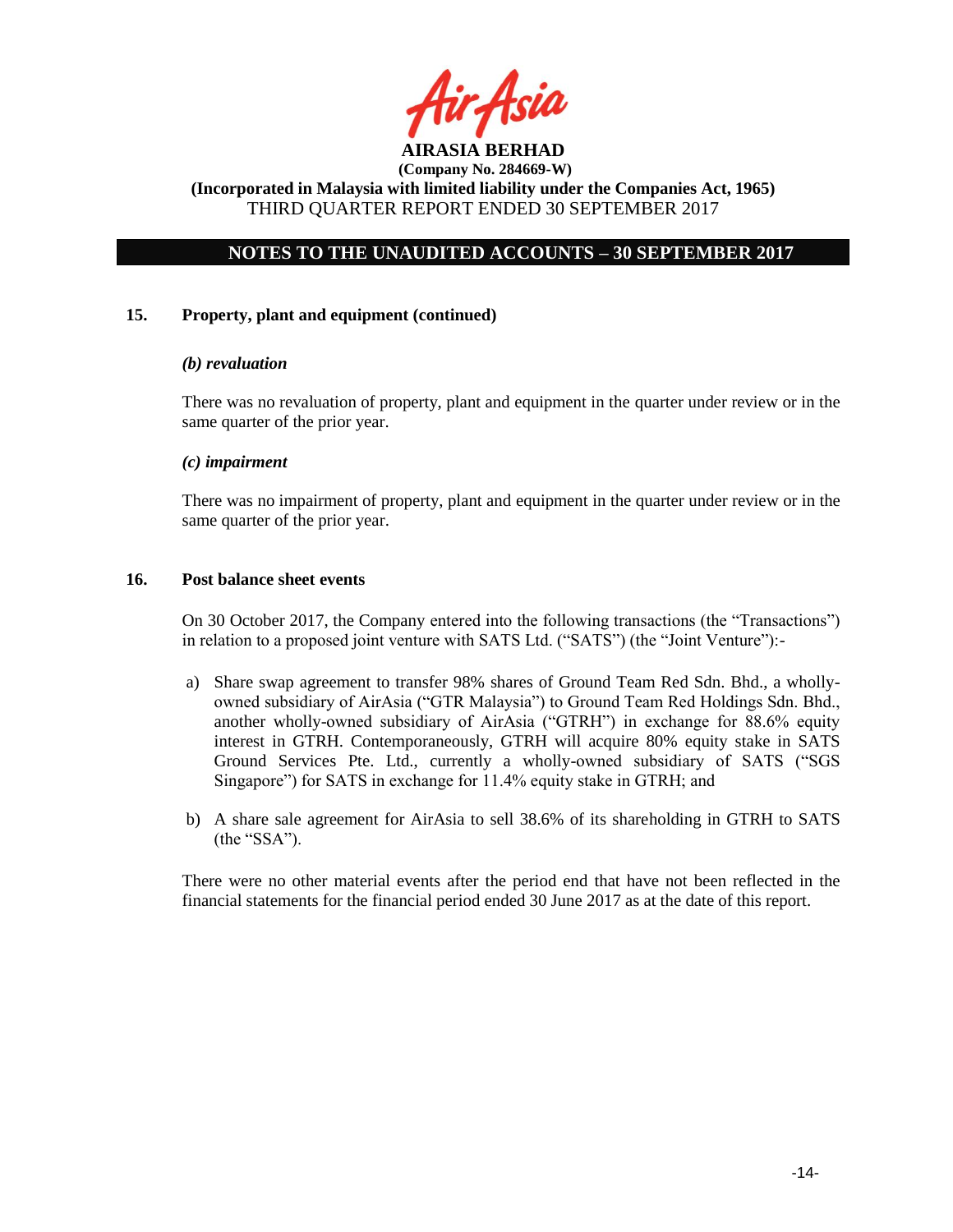

# **NOTES TO THE UNAUDITED ACCOUNTS – 30 SEPTEMBER 2017**

#### **17. Changes in composition of the Group**

There were no changes in the composition of the Group during the quarter under review.

#### **18. Contingent assets**

As at the date of this report, the Group does not have any contingent assets.

#### **19. Changes in contingent liabilities since the last annual balance sheet date**

There were no material changes in contingent liabilities since the latest audited financial statements of the Group for the financial year ended 31 December 2016.

#### **20. Capital commitments outstanding not provided for in the interim financial report**

Capital commitments for property, plant and equipment:

|                                                                | As at<br>30/9/2017<br><b>RM'000</b> | As at<br>31/12/2016<br><b>RM'000</b> |
|----------------------------------------------------------------|-------------------------------------|--------------------------------------|
| Approved and contracted for<br>Approved but not contracted for | 96,597,346<br>48,050                | 91,092,265<br>9,801,838              |
|                                                                | 96,645,396                          | 100,894,103                          |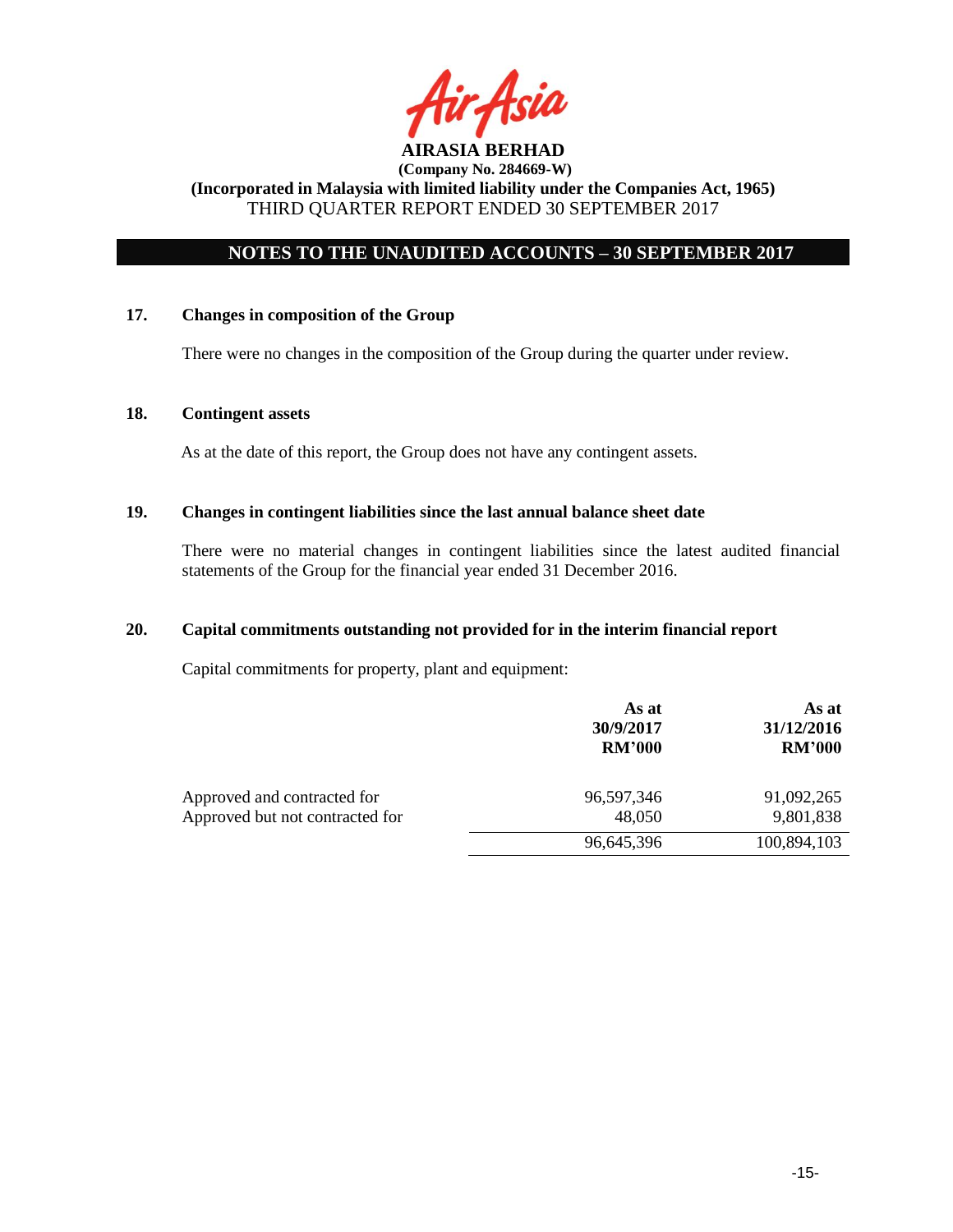

**(Incorporated in Malaysia with limited liability under the Companies Act, 1965)** THIRD QUARTER REPORT ENDED 30 SEPTEMBER 2017

# **NOTES TO THE UNAUDITED ACCOUNTS – 30 SEPTEMBER 2017**

#### **21. Material related party transactions**

Details of the relationship and transactions between AirAsia and its related parties are as described below. The related party transactions described were carried out on terms and conditions obtainable in transactions with unrelated parties unless otherwise stated.

| Name of company                          | Relationship                    |
|------------------------------------------|---------------------------------|
| AirAsia Go Holiday Sdn Bhd               | Subsidiary                      |
| AirAsia (Mauritius) Limited              | Subsidiary                      |
| AirAsia Investment Limited               | Subsidiary                      |
| Redtix Sdn Bhd (formerly known           |                                 |
| as Rokki Media Sdn Bhd)                  | Subsidiary                      |
| Big Pay Pte. Ltd.                        | Subsidiary                      |
| AirAsia Global Shared Services           |                                 |
| Sdn Bhd                                  | Subsidiary                      |
| Asia Aviation Capital Ltd                | Subsidiary                      |
| MadCience Consulting Sdn Bhd             | Subsidiary                      |
| <b>BIGPAY Malaysia Sdn Bhd (formerly</b> |                                 |
| known as TPaay Asia Sdn Bhd)             | Subsidiary                      |
| Rokki Sdn Bhd (formerly known            |                                 |
| as Tune Box Sdn Bhd)                     | Subsidiary                      |
| Rokki Avionics Sdn Bhd                   | Subsidiary                      |
| Think Big Digital Sdn Bhd                | Subsidiary                      |
| PT Indonesia AirAsia                     | Deemed subsidiary under MFRS 10 |
| AirAsia Inc.                             | Deemed subsidiary under MFRS 10 |
| Philippines AirAsia Inc. (formerly       |                                 |
| known as Zest Airways, Inc.)             | Deemed subsidiary under MFRS 10 |
| Thai AirAsia Co. Ltd                     | Associate of a subsidiary       |
| AirAsia Japan Co. Ltd                    | Associate of a subsidiary       |
| AirAsia (India) Private Limited          | Associate of a subsidiary       |
| <b>AAE Travel Pte Ltd</b>                | Associate of a subsidiary       |
|                                          |                                 |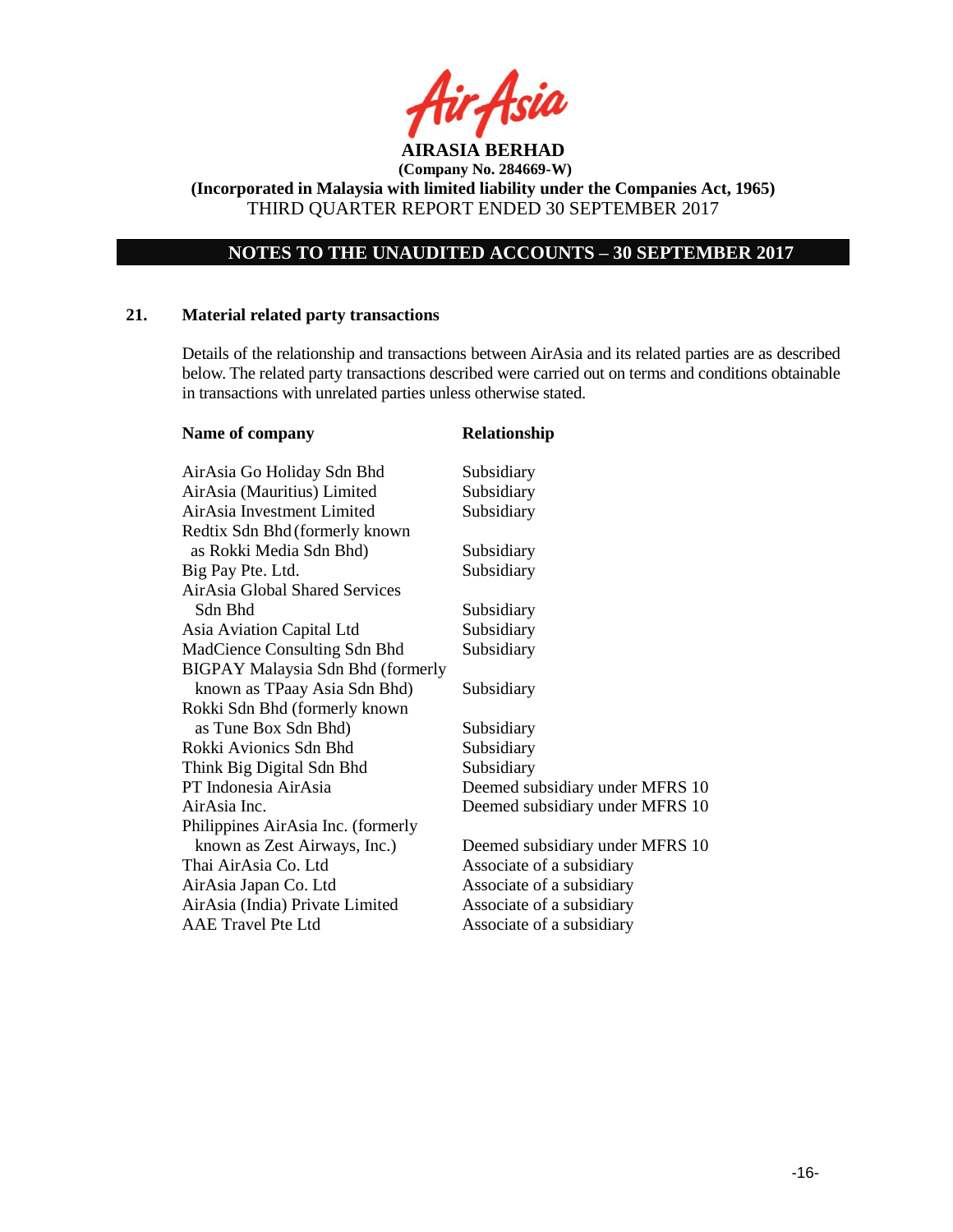

**(Incorporated in Malaysia with limited liability under the Companies Act, 1965)** THIRD QUARTER REPORT ENDED 30 SEPTEMBER 2017

# **NOTES TO THE UNAUDITED ACCOUNTS – 30 SEPTEMBER 2017**

#### **21. Material related party transactions (continued)**

#### Name of company **Relationship**

Asian Aviation Centre of Excellence Sdn Bhd Joint venture

AirAsia X Berhad Company with common directors and shareholders Tune Insurance Malaysia Berhad Company with common directors and shareholders Queen Park Rangers Holdings Ltd Company with common directors and shareholders Thai AirAsia X Co. Ltd Company with common directors and shareholders PT Indonesia AirAsia Extra ("IAAX") Company with common directors and shareholders Caterhamjet Global Ltd Company with common directors and shareholders

Significant related party transactions which were entered into on agreed terms and prices for the financial period ended 30 June 2017 are set out below:

|                                 | Quarter ended<br>30/9/2017<br><b>RM'000</b> | <b>Quarter ended</b><br>30/9/2016<br><b>RM'000</b> |
|---------------------------------|---------------------------------------------|----------------------------------------------------|
| Thai AirAsia                    |                                             |                                                    |
| Lease rental income on aircraft | 134,671                                     | 128,678                                            |
| Indonesia AirAsia               |                                             |                                                    |
| Lease rental income on aircraft | _*                                          | 43,328                                             |
| Charter income from IAAX        | 62,906                                      |                                                    |
| <b>Philippines AirAsia</b>      |                                             |                                                    |
| Lease rental income on aircraft | _*                                          | 26,040                                             |
| <b>India AirAsia</b>            |                                             |                                                    |
| Lease rental income on aircraft | 43,791                                      | 24,694                                             |
| Japan AirAsia                   |                                             |                                                    |
| Lease rental income on aircraft | 8,366                                       | 8,020                                              |
| PT Indonesia AirAsia Extra      |                                             |                                                    |
| Lease rental income on aircraft | 17,843                                      | 8,384                                              |
| Aircraft wet lease charges      |                                             |                                                    |
|                                 |                                             |                                                    |

## **Asian Aviation Centre of Excellence Sdn Bhd**

Training costs charged to AirAsia Berhad (5,567) (10,222) *\* Effective 1 January 2017, the lease rental income on aircraft have been eliminated at Group consolidation as explained in Note 1 above*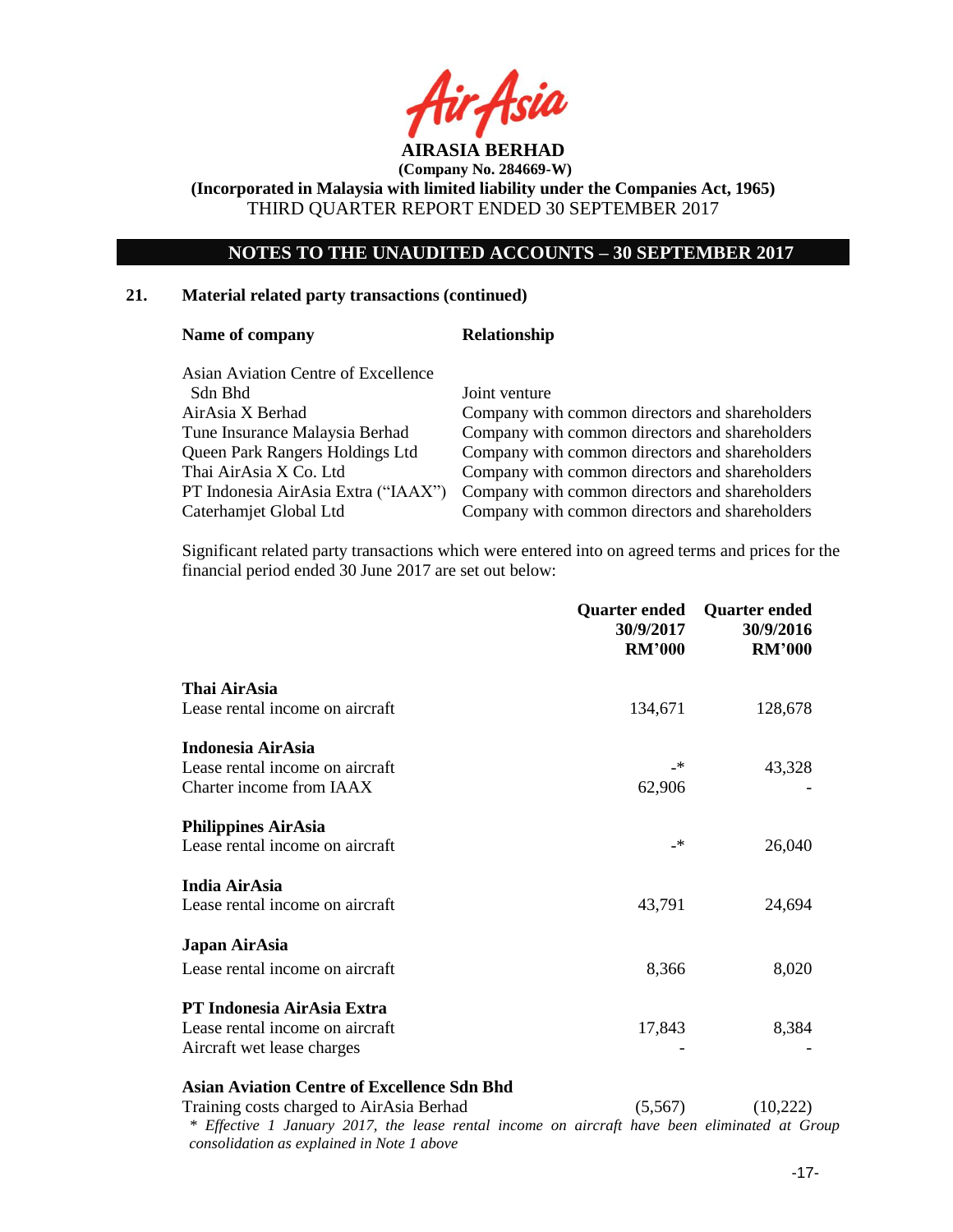

# **NOTES TO THE UNAUDITED ACCOUNTS – 30 SEPTEMBER 2017**

#### **22. Review of Group performance**

The Group revenue and expenses have increased significantly from the quarter ended 30 September 2016 ("3Q16") due to the consolidation of IAA and PAA Group during the previous quarter. In order to enable better understanding of the performance and movement between 3Q16 and 3Q17, we have included Proforma Consolidated Income Statement and Key Operating Statistics for 3Q16 in the table below for ease of reference. The 3Q16 Proforma Income Statement and Key Operating Statistics are prepared based on similar basis as in 3Q17 where both IAA and PAA Group results were consolidated in accordance to MFRS 10.

|                                                 | <b>ACTUAL</b>        | <b>PROFORMA</b>      |               |
|-------------------------------------------------|----------------------|----------------------|---------------|
|                                                 | <b>Quarter ended</b> | <b>Quarter ended</b> |               |
|                                                 | 30/09/2017           | 30/09/2016           | <b>Change</b> |
|                                                 | <b>RM'000</b>        | <b>RM'000</b>        | $y$ -o-y      |
| Revenue                                         | 2,447,812            | 2,131,712            | 15%           |
| Operating expenses:                             |                      |                      |               |
| - Staff costs                                   | (369, 996)           | (313, 110)           | 18%           |
| - Depreciation of property, plant and equipment | (271, 152)           | (206, 641)           | 31%           |
| - Aircraft fuel expenses                        | (680, 376)           | (576, 012)           | 18%           |
| - Maintenance and overhaul                      | (168, 117)           | (123, 895)           | 36%           |
| - User charges and other related expenses       | (301, 914)           | (278, 969)           | 8%            |
| - Aircraft operating lease expenses             | (161, 271)           | (130, 131)           | 24%           |
| - Other operating expenses                      | (121, 732)           | (99, 401)            | 22%           |
| Other income                                    | 121,082              | 125,789              | $-4%$         |
|                                                 |                      |                      |               |
| <b>Operating profit</b>                         | 494,336              | 529,342              | $-7%$         |
| Finance income                                  | 8,067                | 10,345               | $-22%$        |
| Finance costs                                   | (128, 197)           | (134, 169)           | $-4%$         |
| Net operating profit                            | 374,206              | 405,518              | $-8%$         |
| Foreign exchange gains/(losses)                 | 37,649               | 52,388               | $-28%$        |
| Share of results of jointly controlled entities | 7,541                | 4,028                | 87%           |
| Share of results of associates                  | 17,522               | (32, 306)            | $-154%$       |
| Mark to market (loss)/gain on derivatives       | 49,110               | 26,702               | 84%           |
|                                                 |                      |                      |               |
| Profit before tax                               | 486,028              | 456,330              | 7%            |
| Current taxation                                | (27, 935)            | (2,501)              | 1017%         |
| Deferred taxation                               | (23, 785)            | (118, 695)           | $-80%$        |
| Net profit for the financial period             | 434,308              |                      | 30%           |
|                                                 |                      | 335,134              |               |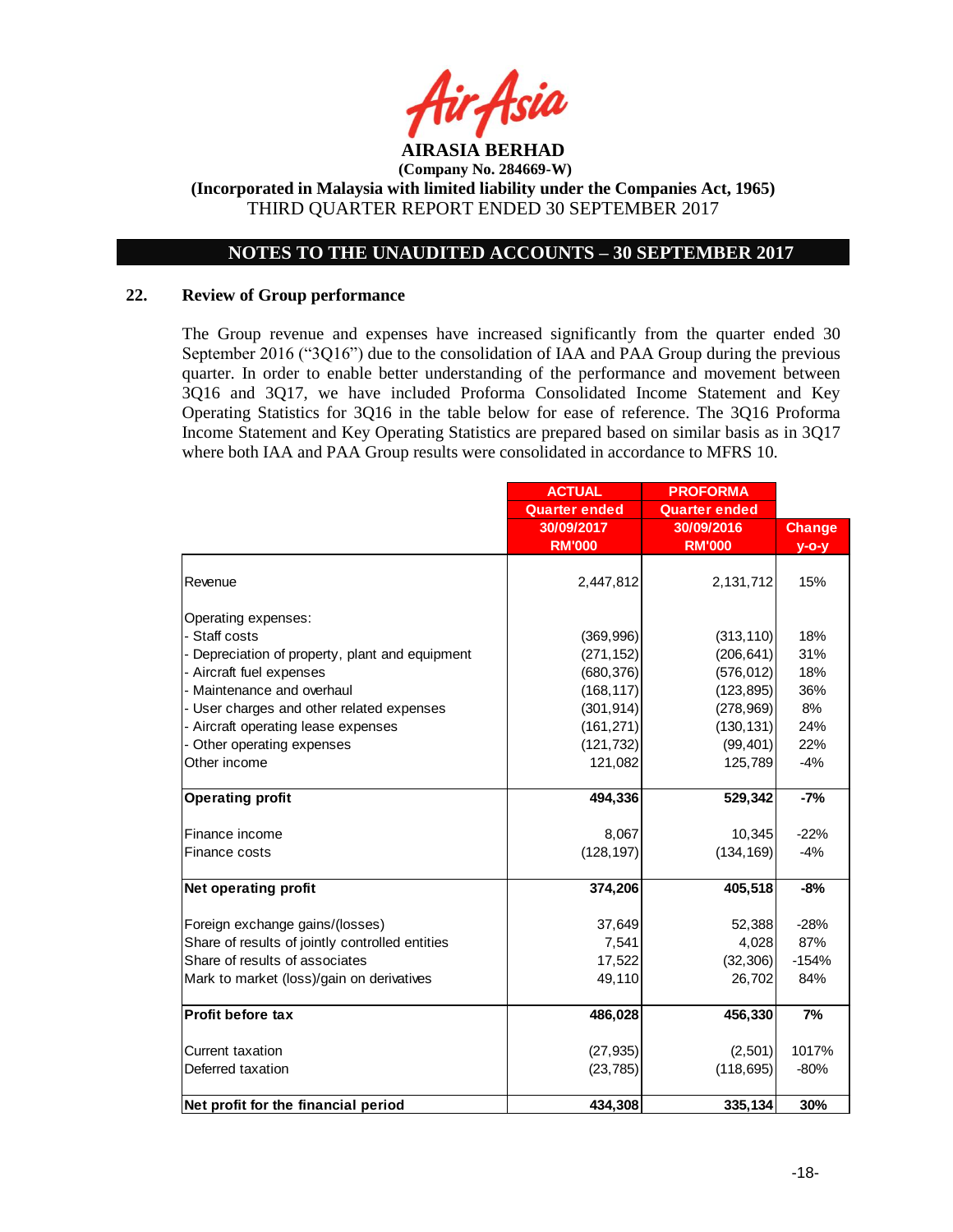

**(Incorporated in Malaysia with limited liability under the Companies Act, 1965)** THIRD QUARTER REPORT ENDED 30 SEPTEMBER 2017

# **KEY OPERATING STATISTICS**

**Performance indicator for the Group's operations for current quarter against proforma results in the same quarter last year**

|                                    | <b>ACTUAL</b>        | <b>PROFORMA</b>      |               |
|------------------------------------|----------------------|----------------------|---------------|
|                                    | <b>Quarter ended</b> | <b>Quarter ended</b> |               |
|                                    | 30/09/2017           | 30/09/2016           | <b>Change</b> |
|                                    | <b>RM'000</b>        | <b>RM'000</b>        | $y$ -o-y      |
|                                    |                      |                      |               |
| Passengers Carried                 | 9,891,881            | 8,829,734            | 12%           |
| Capacity                           | 11,402,946           | 9,977,370            | 14%           |
| Seat Load Factor                   | 87%                  | 88%                  | $-1\%$        |
| RPK (million)                      | 12,875               | 11,586               | 11%           |
| ASK (million)                      | 14,910               | 13,133               | 14%           |
| Average Fare (RM)                  | 172                  | 176                  | $-2%$         |
| Ancillary Income Per Pax (RM)      | 49                   | 45                   | 8%            |
| Unit Passenger Revenue (RM)        | 221                  | 221                  | 0%            |
| Revenue / ASK (sen)                | 14.76                | 14.98                | $-1%$         |
| Revenue / ASK (US cents)           | 3.47                 | 3.52                 | $-1%$         |
| Cost / ASK (sen)                   | 12.80                | 12.25                | 5%            |
| Cost / ASK (US cents)              | 3.01                 | 2.88                 | 5%            |
| Cost / ASK-ex Fuel (sen)           | 8.24                 | 7.86                 | 5%            |
| Cost / ASK-ex Fuel (US cents)      | 1.93                 | 1.85                 | 5%            |
| Aircraft (end of period)           | 110                  | 106                  | 4%            |
| Average Stage Length (km)          | 1,292                | 1,299                | $-1%$         |
| Number of Flights                  | 63,303               | 55,394               | 14%           |
| Fuel Consumed (Barrels)            | 2,538,445            | 2,200,449            | 15%           |
| Average Fuel Price (US\$ / Barrel) | 63                   | 59                   | 7%            |

*Exchange Rate: RM:USD – 4.2590 - Prior year US cent and dollar are restated at current average exchange rate during the quarter for ease of reference*

#### **Definition and calculation methodology**

| ASK (Available Seat Kilometres)    | Total available seats multiplied by the distance flown.                           |
|------------------------------------|-----------------------------------------------------------------------------------|
| RPK (Revenue Passenger Kilometres) | Number of passengers carried multiplied by distance<br>flown                      |
| Revenue/ASK                        | Total airline revenue of the Group divided by ASK                                 |
| Cost/ASK                           | Total airline expenses of the Group before net operating<br>profit divided by ASK |
| $Cost/ASK - ex fuel$               | Costs, as defined above, less fuel expenses, divided by<br>ASK                    |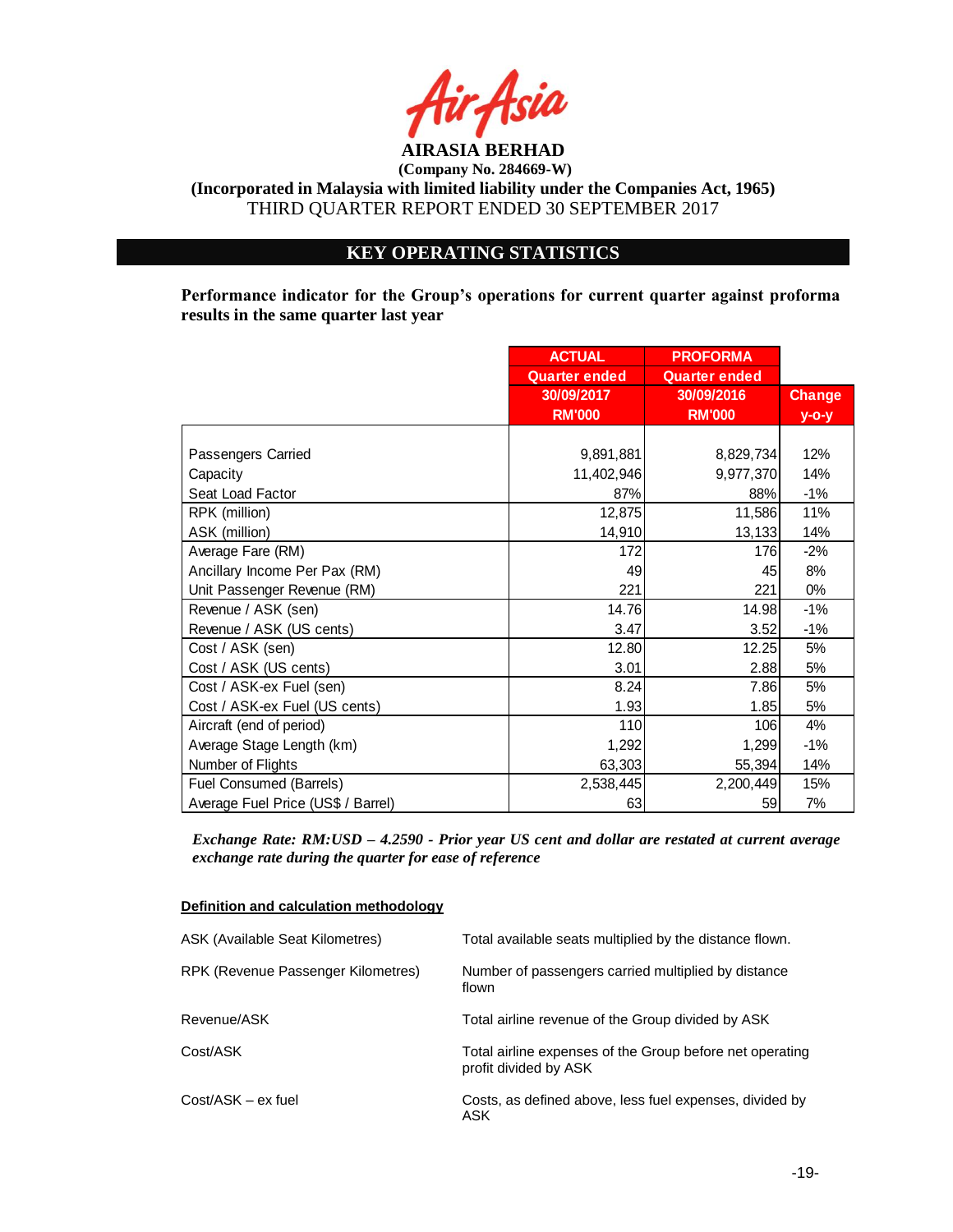

# **(Incorporated in Malaysia with limited liability under the Companies Act, 1965)** THIRD QUARTER REPORT ENDED 30 SEPTEMBER 2017

## **NOTES TO THE UNAUDITED ACCOUNTS – 30 SEPTEMBER 2017**

#### **22. Review of Group performance (continued)**

3Q17 Group Performance (with IAA and PAA consolidation) Against 3Q16 Proforma **Statements** 

During the quarter, total Group revenue has grown 15% from RM2,131.7 million recorded in 3Q16 to RM2,447.8 million in 3Q17. The growth was attributed to a 12% increase in total passengers carried, despite marginally decreased in load factor of 87% in 3Q17 compared to 88% in 3Q16. Average fare has decreased 2% from RM176 in 3Q16 to RM172 in 3Q17, whilst the overall RASK of the Group remains flat at 14.76 sen in 3Q17 against 14.98 sen in 3Q16.

During the quarter, the Group has also delivered an additional 1,425,576 seat capacity as compared to 3Q16, which represent an additional 14% growth in seat capacity compared to 3Q16. This was achieved with the background of 4% increase in total fleet size of the Group from 106 aircraft in 3Q16 to 110 aircraft in 3Q17.

The total net operating profits of the Group has decreased 8% year-on-year to RM374.2 million from RM405.5 million in 3Q16. The decrease was mainly attributable to the following one-off items :

- Depreciation on engine overhaul costs in IAA's books of RM23.9 million;
- Increase in maintenance activities and costs of PAA by approximately RM31 million as a result of the depreciation of PHP and aircraft re-delivery;
- Net gain on disposal of aircraft recorded in 3Q16 of RM35.2 million.

Net profit for the current quarter was 30% higher year-on-year at RM434.3 million as a result of lower deffered tax expenses compared to 3Q16.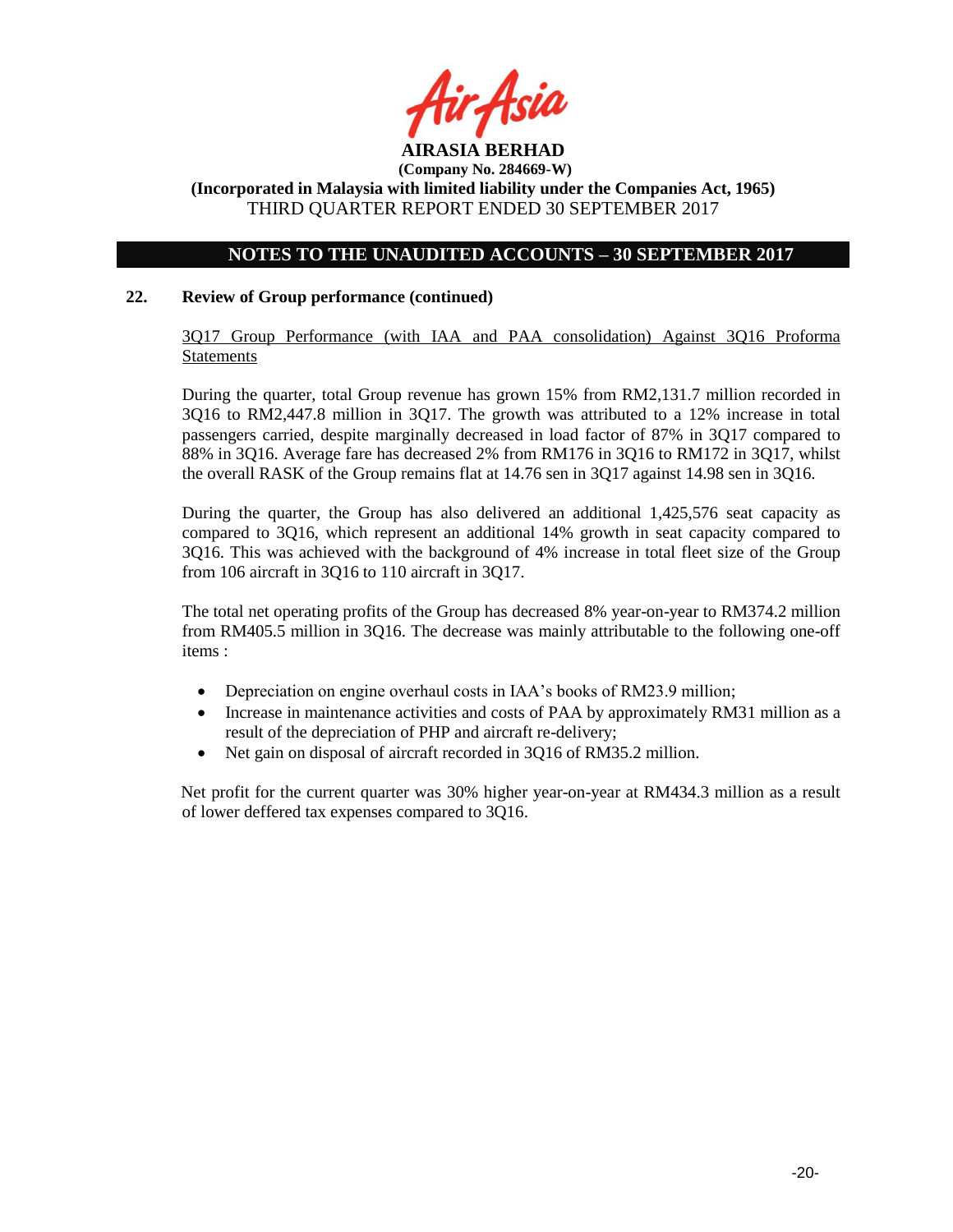

# **NOTES TO THE UNAUDITED ACCOUNTS – 30 SEPTEMBER 2017**

## **22. Review of Group performance (continued)**

**Cashflow commentary for current quarter against immediately preceding quarter**

| Net Cash Flow (RM'000)                | July - Sept<br>2017 | <b>April - June</b><br>2017 |
|---------------------------------------|---------------------|-----------------------------|
| <b>Cash from Operations</b>           | 605,234             | 419,327                     |
| <b>Cash from Investing Activities</b> | (487, 252)          | (399,096)                   |
| <b>Cash from Financing Activities</b> | 753                 | (605, 876)                  |
| <b>Net Cash Flow</b>                  | 118,735             | (585, 645)                  |

The Group's cash inflow from operations was RM605.2 million, compared to inflow of RM419.3 million in the immediate preceding quarter ended 30 June 2017. Net cash inflow in the quarter amounted to RM118.7 million.

#### **The net gearing ratio as at 30 September 2017 and 31 December 2016 was as follows:**

| <b>Balance Sheet</b><br><b>RM</b> million | As at<br>30/9/2017 | As at<br>31/12/2016 |
|-------------------------------------------|--------------------|---------------------|
| Total borrowings                          | 9,632              | 10,579              |
| Less: Deposit, cash and bank balances     | (2,207)            | (1,742)             |
| Net debt                                  | 7,425              | 8,837               |
| Total equity                              | 6,201              | 6,628               |
| Net gearing ratio (times)                 |                    | .33                 |

The Group's total debt as of end of September 2017 was RM9.6 billion. The Group's net debt after offsetting the cash balances amounted to RM7.4 billion.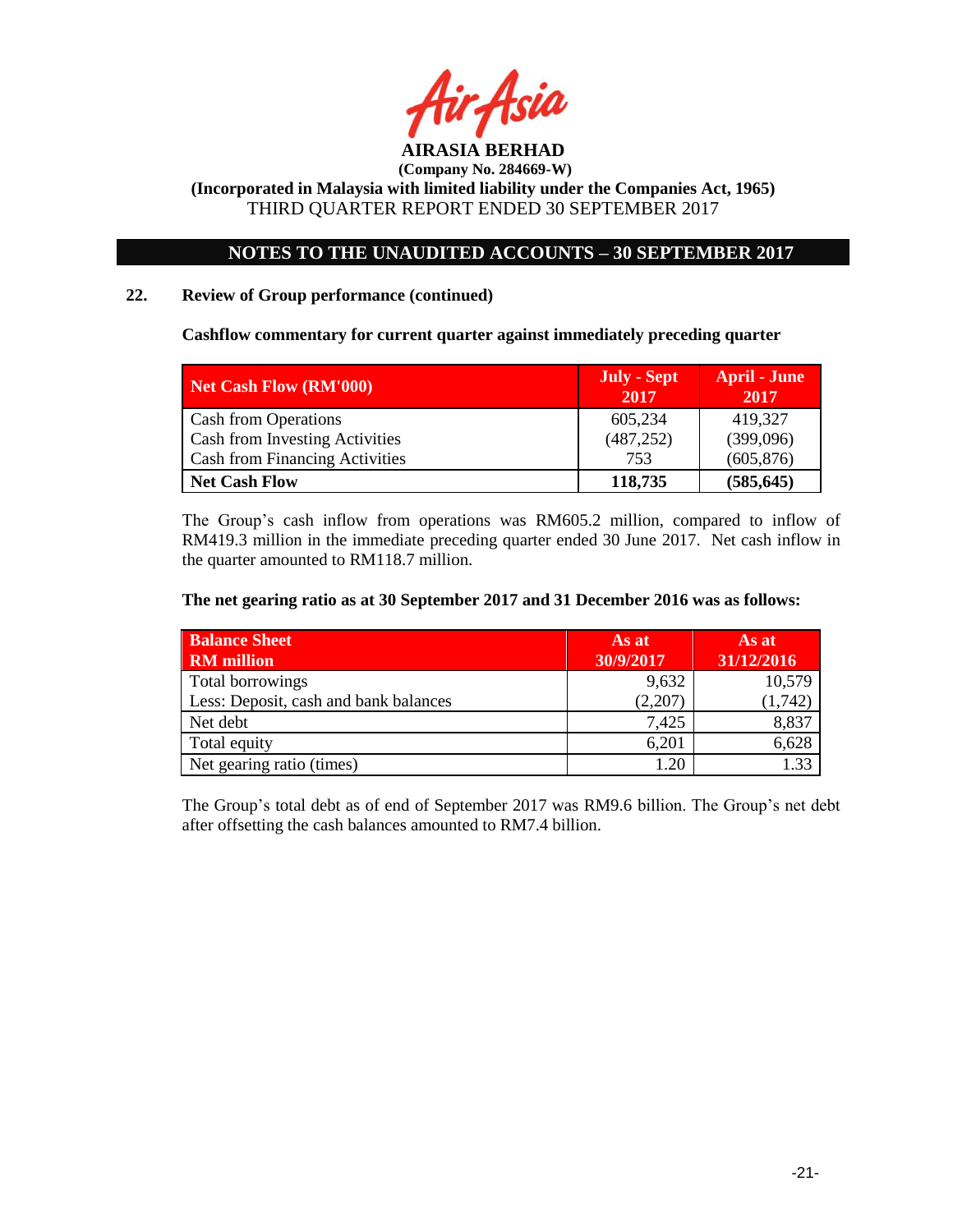

**(Incorporated in Malaysia with limited liability under the Companies Act, 1965)** THIRD QUARTER REPORT ENDED 30 SEPTEMBER 2017

# **NOTES TO THE UNAUDITED ACCOUNTS – 30 SEPTEMBER 2017**

#### **23. Associate Companies – Equity Account**

**i) Associate Company - Thai AirAsia Co. Ltd ("Thai AirAsia")**

**Performance indicator for Thai AirAsia operations for current quarter against the same quarter last year**

| <b>Quarter Ended: 30 Sept</b>      | Jul - Sept<br>2017 | Jul - Sept<br>2016 | Change y-o-y |
|------------------------------------|--------------------|--------------------|--------------|
|                                    |                    |                    |              |
| Passengers Carried                 | 4,934,324          | 4,326,526          | 14%          |
| Capacity                           | 5,788,740          | 5,143,500          | 13%          |
| Seat Load Factor                   | 85%                | 84%                | 1 ppt        |
| RPK (million)                      | 4,891              | 4,478              | 9%           |
| ASK (million)                      | 5,707              | 5,316              | 7%           |
| Average Fare (THB)                 | 1,460              | 1,574              | $-7%$        |
| Ancillary Income Per Pax (THB)     | 319                | 312                | 2%           |
| Unit Passenger Revenue (THB)       | 1,779              | 1,886              | $-6%$        |
| Revenue / ASK (THB)                | 1.53               | 1.54               | 0%           |
| Revenue / ASK (US cents)           | 4.58               | 4.59               | $0\%$        |
| Cost / ASK (THB)                   | 1.46               | 1.43               | 2%           |
| Cost / ASK (US cents)              | 4.37               | 4.27               | 2%           |
| Cost / ASK-ex Fuel (THB)           | 1.01               | 1.02               | $0\%$        |
| Cost / ASK-ex Fuel (US cents)      | 3.02               | 3.03               | $0\%$        |
| Aircraft (end of period)           | 54                 | 49                 | 10%          |
| Average Stage Length (km)          | 986                | 1,033              | $-5%$        |
| Number of Flights                  | 32,148             | 28,575             | 13%          |
| Fuel Consumed (Barrels)            | 1,069,009          | 992,916            | 8%           |
| Average Fuel Price (US\$ / Barrel) | 72                 | 66                 | 9%           |

*Exchange Rate: USD:THB – 33.5 - prior year US cents figures are restated at the current period average exchange rate*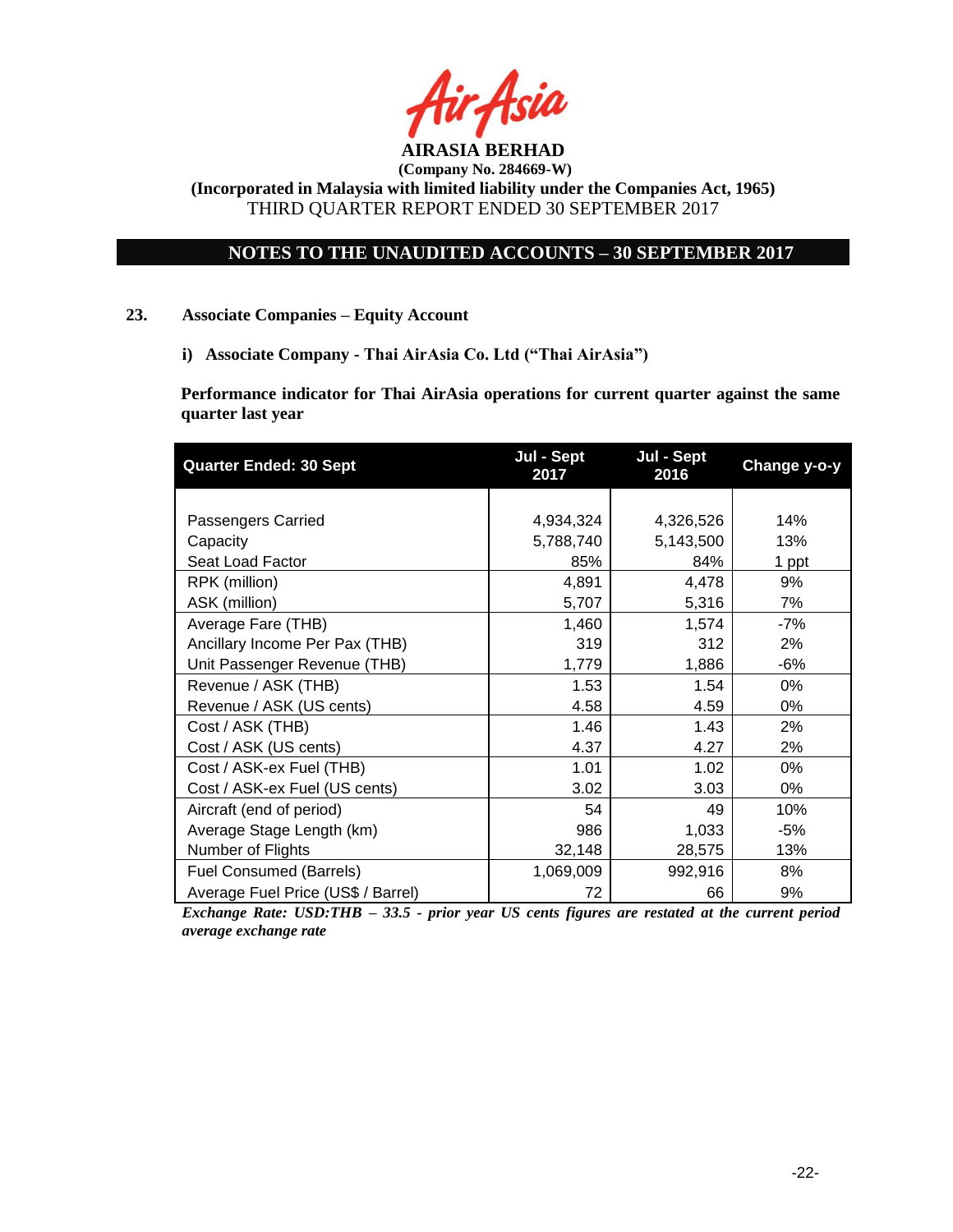

**(Incorporated in Malaysia with limited liability under the Companies Act, 1965)** THIRD QUARTER REPORT ENDED 30 SEPTEMBER 2017

# **NOTES TO THE UNAUDITED ACCOUNTS – 30 SEPTEMBER 2017**

# **23. Associate Companies – Equity Account (continued)**

**i) Associate Company - Thai AirAsia Co. Ltd ("Thai AirAsia") (continued)**

**Income Statements**

| <b>Quarter Ended: 30 Sept</b><br><b>THB'000</b> | <b>Jul - Sept 2017</b> | <b>Jul - Sept 2016</b> |
|-------------------------------------------------|------------------------|------------------------|
| Revenue                                         | 8,750,865              | 8,160,725              |
| Operating expenses:                             |                        |                        |
| - Staff costs                                   | (1,367,521)            | (1, 168, 744)          |
| - Depreciation of property, plant               |                        |                        |
| and equipment                                   | (377, 171)             | (290, 610)             |
| - Aircraft fuel expenses                        | (2,576,943)            | (2, 199, 776)          |
| - Maintenance & overhaul                        | (792, 891)             | (759, 361)             |
| -User charges and other related expenses        | (1,506,709)            | (1,370,482)            |
| - Aircraft operating lease expenses             | (1,224,378)            | (1, 251, 656)          |
| - Other operating expenses                      | (530, 179)             | (505, 042)             |
| Other income                                    | 179,334                | 103,100                |
| <b>Operating profit</b>                         | 554,407                | 718,154                |
|                                                 |                        |                        |
| Finance income                                  | 9,539                  | 9,290                  |
| Finance costs                                   | (159, 100)             | (165, 811)             |
| <b>Net operating profit</b>                     | 404,846                | 561,633                |
| Foreign exchange gains                          | 72,338                 | 39,280                 |
| Profit before tax                               | 477,184                | 600,913                |
| Taxation                                        | (13, 389)              | (8, 807)               |
| Deferred taxation                               | 8,309                  | 137,137                |
| Net profit for the financial period             | 472,104                | 729,243                |
| <b>EBITDAR</b>                                  | 2,155,956              | 2,260,420              |
| <b>EBITDAR Margin</b>                           | 25%                    | 28%                    |
| <b>EBIT Margin</b>                              | 6%                     | 9%                     |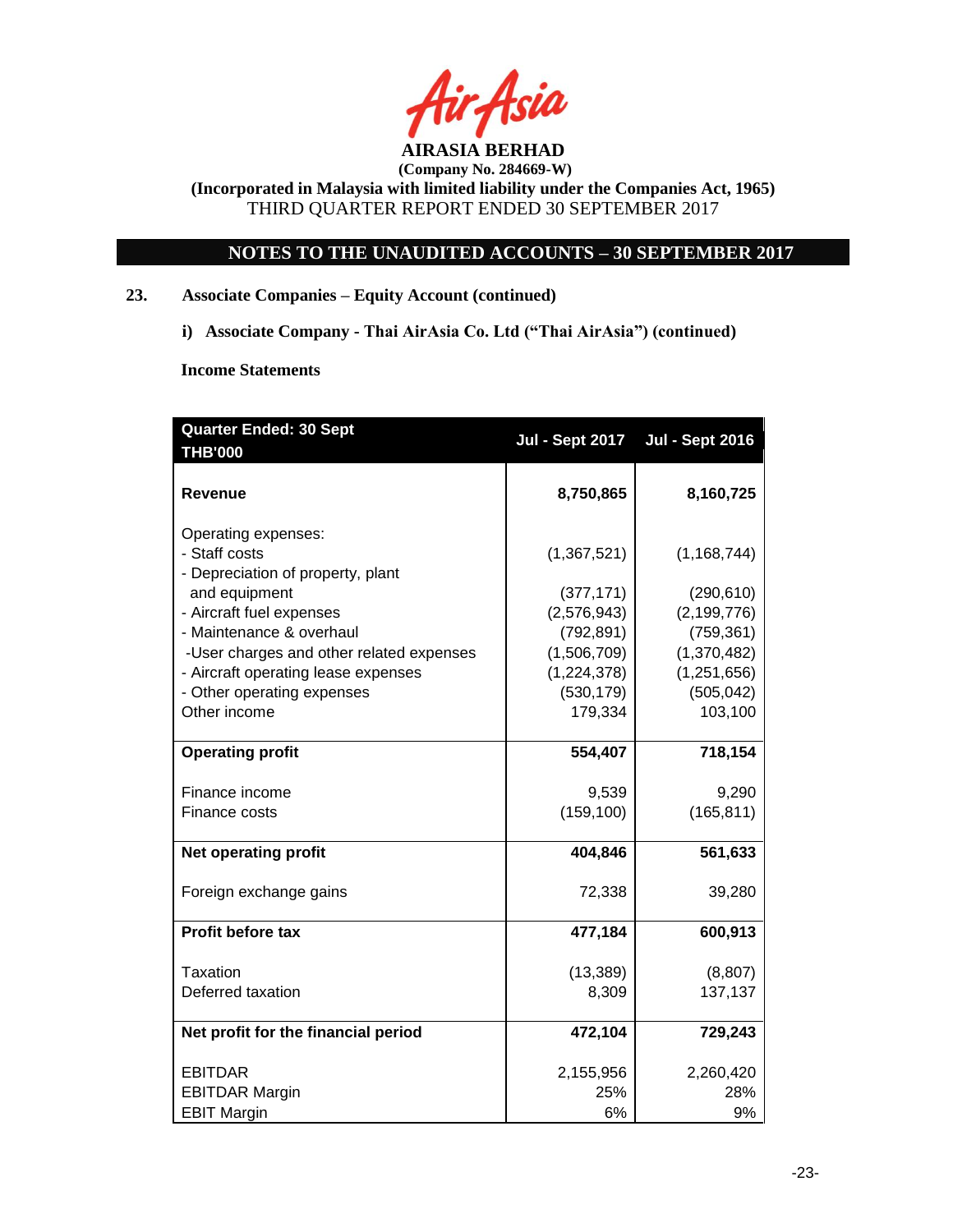

**(Incorporated in Malaysia with limited liability under the Companies Act, 1965)** THIRD QUARTER REPORT ENDED 30 SEPTEMBER 2017

# **NOTES TO THE UNAUDITED ACCOUNTS – 30 SEPTEMBER 2017**

## **23. Associate Companies – Equity Account (continued)**

**i) Associate Company - Thai AirAsia Co. Ltd ("Thai AirAsia") (continued)**

#### **Balance Sheet**

| <b>Quarter Ended: 30 Sept</b>         | <b>Sept 2017</b> | <b>Dec 2016</b> |
|---------------------------------------|------------------|-----------------|
| <b>THB'000</b>                        |                  |                 |
| Property, Plant & Equipment           | 22,695,839       | 20,363,103      |
| Intangible assets, net                | 45,255           | 15,463          |
| Other non current assets              | 980,399          | 1,040,698       |
| Inventory                             | 120,202          | 118,176         |
| Aircraft maintenance reserves         | 3,492,553        | 2,665,544       |
| Other Debtors & Prepayments           | 1,110,973        | 1,100,006       |
| Amounts due from related parties      | 303,686          | 804,788         |
| Cash & Short Term Deposits            | 6,983,969        | 6,631,016       |
| <b>Total Assets</b>                   | 35,732,876       | 32,738,794      |
|                                       |                  |                 |
| Sales In Advance                      | 3,349,999        | 4,238,146       |
| <b>Other Creditors &amp; Accruals</b> | 3,835,173        | 3,011,170       |
| Amounts Owing to Related Party        | 303,131          | 437,469         |
| Deferred tax liabilities              | 280,206          | 307,431         |
| <b>Debentures</b>                     | 1,597,854        |                 |
| <b>Borrowings</b>                     | 900.451          | 1,832,753       |
| Finance lease liabilities             | 14,358,688       | 13,622,465      |
| <b>Total Liabilities</b>              | 24,625,502       | 23,449,434      |
|                                       |                  |                 |
| <b>Share Capital</b>                  | 435,556          | 435,556         |
| <b>Share Premium</b>                  | 2,628,786        | 2,628,786       |
|                                       |                  |                 |
| <b>Retained Earnings</b>              | 8,043,032        | 6,225,019       |
| <b>Total Equity</b>                   | 11,107,374       | 9,289,361       |

Thai AirAsia is an associate company owned 45% by AirAsia Berhad. As such it is accounted for using the equity method, as permitted by the Malaysian Accounting Standards Board MFRS128, Investments in Associates.

Thai AirAsia recorded revenue of THB8,750.9 million in 3Q17, 7% higher compared to the THB8,160.7 million achieved in 3Q16. The increase in revenue was supported by the increase in the number of passengers carried as capacity rose 13% year-on-year resulting in a 14% increase in the number of passengers carried. Unit passenger revenue decreased 6% year-onyear whilst the seat load factor increased one ppt to 85%.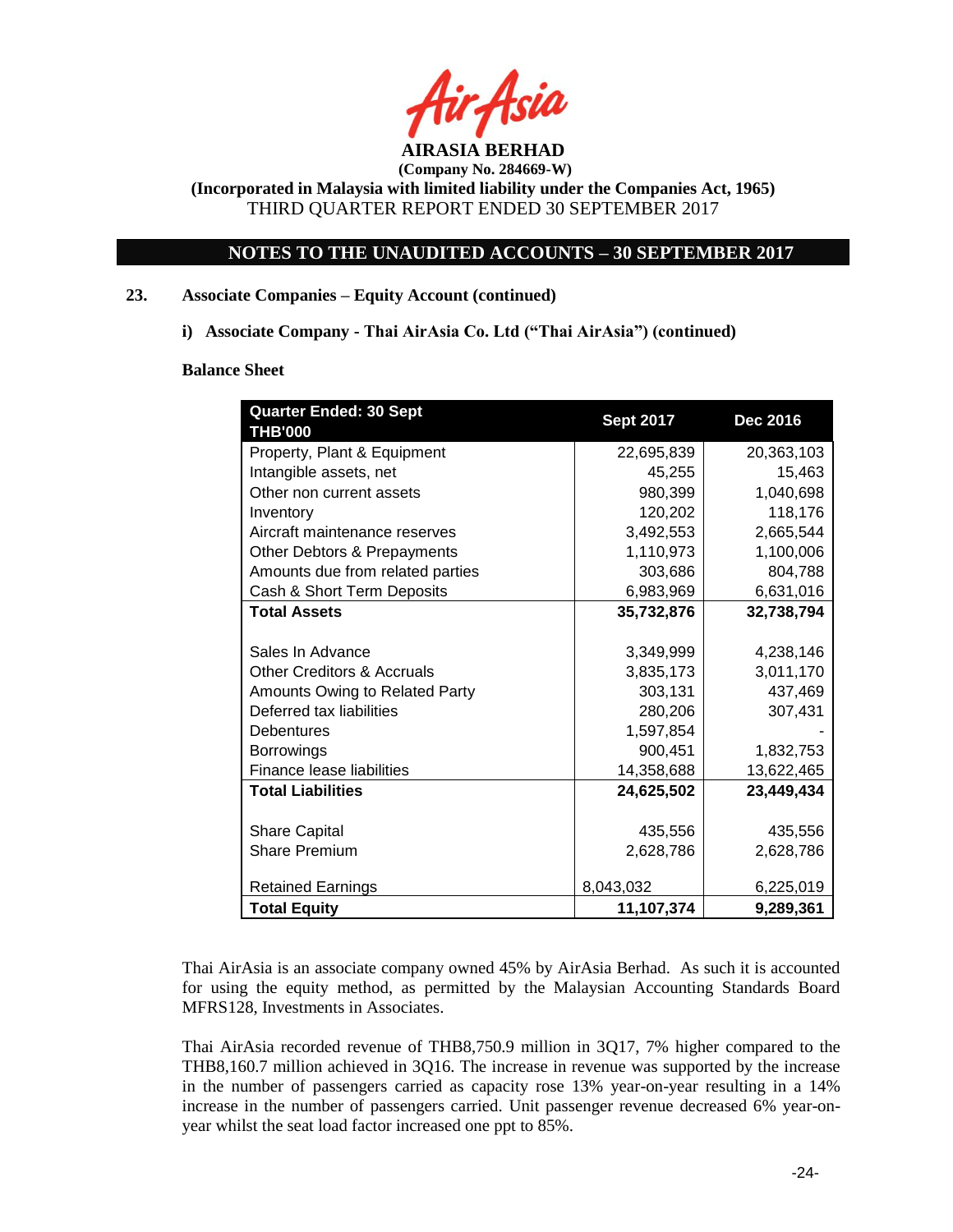

**(Incorporated in Malaysia with limited liability under the Companies Act, 1965)** THIRD QUARTER REPORT ENDED 30 SEPTEMBER 2017

# **NOTES TO THE UNAUDITED ACCOUNTS – 30 SEPTEMBER 2017**

## **23. Associate Companies – Equity Account (continued)**

## **i) Associate Company - Thai AirAsia Co. Ltd ("Thai AirAsia") (continued)**

Thai AirAsia's operating profit was at THB554.4 million in 3Q17, compared to an operating profit of THB718.2 million in 3Q16. Thai AirAsia's net profit was at THB472.1 million in 3Q17, compared to a net profit of THB729.2 million in 3Q16.

AirAsia Berhad has equity accounted RM28.1 million (RM39.2 million in the quarter ended 30 September 2016) in the current period, as reflected in the income statement.

## **ii) Associate Company – AirAsia (India) Limited ("AirAsia India")**

**Performance indicator for AirAsia India operations for current quarter against the same quarter last year**

| <b>Quarter Ended: 30 SEPT</b>      | Jul - Sept<br>2017 | Jul - Sept<br>2016 | <b>Change</b><br>у-о-у |
|------------------------------------|--------------------|--------------------|------------------------|
|                                    |                    |                    |                        |
| Passengers Carried                 | 1,174,574          | 589,486            | 99%                    |
| Capacity                           | 1,374,840          | 672,300            | 104%                   |
| Seat Load Factor                   | 85%                | 88%                | $-2.2$ ppt             |
| RPK (million)                      | 1,211              | 729                | 66%                    |
| ASK (million)                      | 1,402              | 839                | 67%                    |
| Average Fare (INR)                 | 3,024              | 2,567              | 18%                    |
| Ancillary Income Per Pax (INR)     | 457                | 409                | 12%                    |
| Unit Passenger Revenue (INR)       | 3,482              | 2,976              | 17%                    |
|                                    |                    |                    |                        |
| Revenue / ASK (INR)                | 281.7              | 208.7              | 35%                    |
| Revenue / ASK (US cents)           | 4.4                | 3.24               | 35%                    |
| Cost / ASK (INR)                   | 293.58             | 286.86             | 2%                     |
| Cost / ASK (US cents)              | 4.55               | 4.45               | 2%                     |
| Cost / ASK-ex Fuel (sen)           | 186.08             | 176.98             | 5%                     |
| Cost / ASK-ex Fuel (US cents)      | 2.89               | 2.74               | 5%                     |
| Aircraft (end of period)           | 13                 | 8                  | 63%                    |
| Average Stage Length (km)          | 962                | 1,155              | $-17%$                 |
| Number of Flights                  | 7,638              | 3,735              | 104%                   |
| <b>Fuel Consumed (Barrels)</b>     | 253,522            | 143,516            | 77%                    |
| Average Fuel Price (US\$ / Barrel) | 92                 | 100                | -7%                    |

*Exchange Rate: USD:INR – 64.5 - prior year US cents figures are restated at the current period average exchange rate*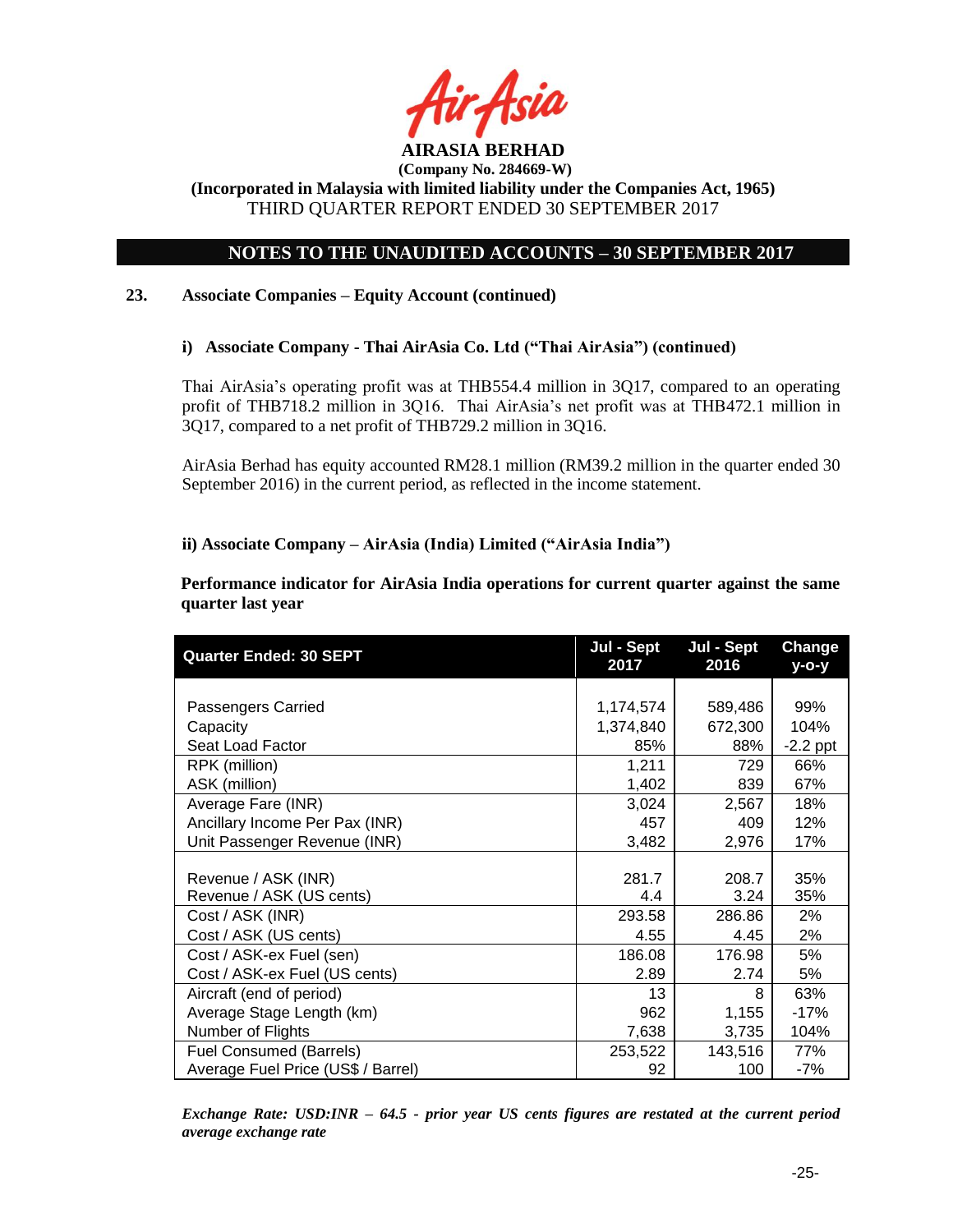

**(Incorporated in Malaysia with limited liability under the Companies Act, 1965)** THIRD QUARTER REPORT ENDED 30 SEPTEMBER 2017

# **NOTES TO THE UNAUDITED ACCOUNTS – 30 SEPTEMBER 2017**

# **23. Associate Companies – Equity Account (continued)**

**Income Statements**

| <b>Quarter Ended: 30 September</b>                                               |                          |                          |
|----------------------------------------------------------------------------------|--------------------------|--------------------------|
| <b>INR'000</b>                                                                   | <b>Jul - Sept 2017</b>   | <b>Jul - Sept 2016</b>   |
| Revenue                                                                          | 3,950,031                | 1,751,057                |
| Operating expenses:<br>- Staff costs<br>- Depreciation of property, plant and    | (669, 449)               | (393, 074)               |
| equipment                                                                        | (20, 149)                | (16, 254)                |
| - Aircraft fuel expenses                                                         | (1,507,381)              | (922, 056)               |
| - Maintenance and overhaul                                                       | (663, 130)               | (218, 487)               |
| - User charges and other related expenses<br>- Aircraft operating lease expenses | (536, 357)<br>(631, 878) | (285, 126)<br>(408, 930) |
| - Other operating expenses                                                       | (229, 285)               | (207, 787)               |
| Other income                                                                     | 139,410                  | 37,361                   |
|                                                                                  |                          |                          |
| <b>Operating loss</b>                                                            | (168, 188)               | (663, 296)               |
| Finance Income                                                                   | 8,780                    | 9,245                    |
| <b>Finance Costs</b>                                                             | (7, 268)                 | (1, 544)                 |
| <b>Net operating loss</b>                                                        | (166, 676)               | (655, 595)               |
| Foreign exchange gain                                                            | 2,654                    | 34,419                   |
| Loss before tax                                                                  | (164, 022)               | (621, 176)               |
| <b>Taxation</b>                                                                  |                          |                          |
| Net loss after tax                                                               | (164, 022)               | (621, 176)               |
| <b>EBITDAR</b>                                                                   | 483,839                  | (238, 112)               |
| <b>EBITDAR Margin</b>                                                            | 12%                      | $-14%$                   |
| <b>EBIT Margin</b>                                                               | $-4%$                    | $-38%$                   |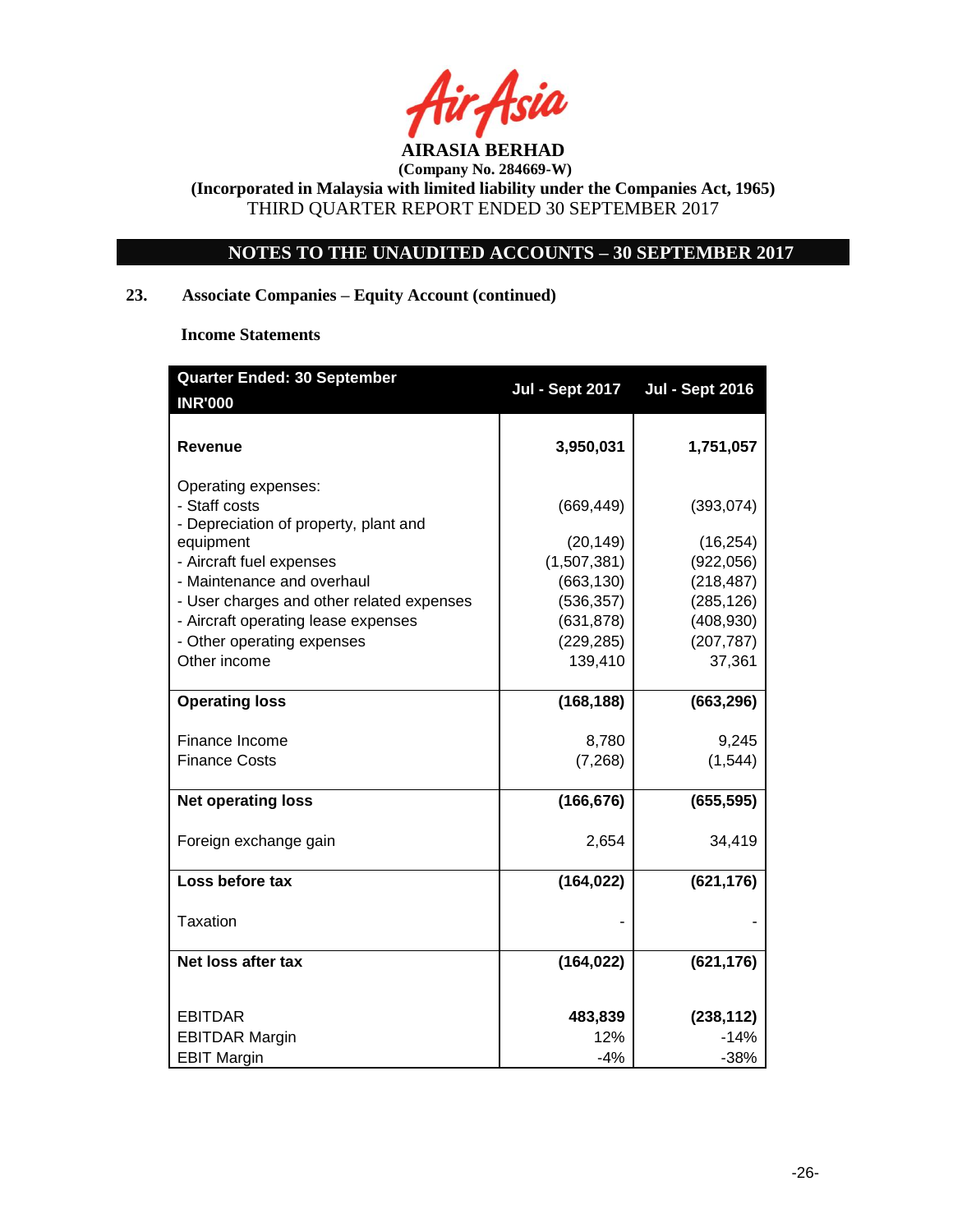

**(Incorporated in Malaysia with limited liability under the Companies Act, 1965)** THIRD QUARTER REPORT ENDED 30 SEPTEMBER 2017

# **NOTES TO THE UNAUDITED ACCOUNTS – 30 SEPTEMBER 2017**

#### **23. Associate Companies – Equity Account (continued)**

**Balance Sheet**

| Year Ended: 30 September              |                  |                 |
|---------------------------------------|------------------|-----------------|
| <b>INR'000</b>                        | <b>Sept 2017</b> | <b>Dec 2016</b> |
|                                       |                  |                 |
| Property, Plant & Equipment           | 556,717          | 375,110         |
| Inventory                             | 104,791          | 70,357          |
| Amount due from related parties       | 155,796          | 136,227         |
| Other Debtors & Prepayments           | 1,413,120        | 672,591         |
| Cash & Short Term Deposits            | 1,791,596        | 3,481,604       |
| <b>Total Assets</b>                   | 4,022,020        | 4,735,889       |
|                                       |                  |                 |
| Sales In Advance                      | 1,045,687        | 682,496         |
| <b>Other Creditors &amp; Accruals</b> | 2,216,771        | 2,418,350       |
| Amounts Owing to Related Party        | 1,692,049        | 1,775,266       |
| Long Term Liabilities                 | 63,794           | 22,211          |
| <b>Total Liabilities</b>              | 5,018,301        | 4,898,323       |
|                                       |                  |                 |
| <b>Share Capital</b>                  | 4,266,500        | 4,266,500       |
| Retained Earnings                     | (5,262,781)      | (4,428,935)     |
| <b>Total Equity</b>                   | (996,281)        | (162,435)       |

AirAsia India is an associate company which is incorporated in India and is 49% owned by AirAsia Berhad. As such it is accounted for using the equity method, as permitted by the Malaysian Accounting Standards Board MFRS128, Investments in Associates.

AirAsia India recorded revenue of INR3,950 million in 3Q17, 126% higher compared to a revenue of INR1,751.3 million in 3Q16. The number of passengers carried increased 99% with a unit passenger revenue of INR3,482. Anciliary income per passenger was at INR457 while the seat load factor was at 85%.

AirAsia India recorded a net loss of INR164.0 million (quarter ended 30 Sept 2016: INR621.2 million) in the quarter under review out of which RM nil (quarter ended 30 Sept 2016: RM 61.6 million) is equity accounted in the AirAsia Berhad income statement as the Group's interest in AirAsia India has been reduced to zero. In accordance with MFRS128, any profits will only be recognized when a total of RM23.0 million of unrecognized losses have been reversed.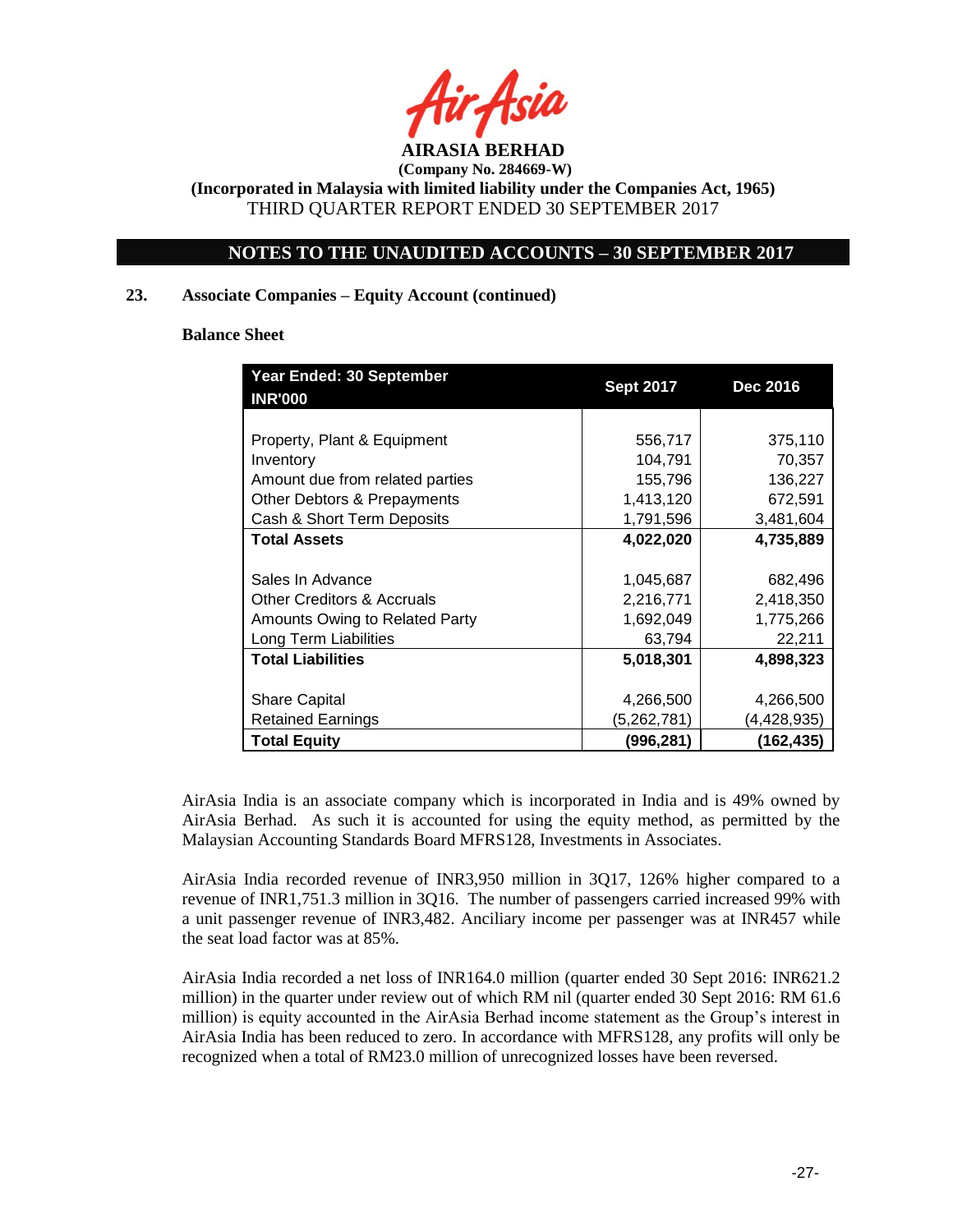

**(Incorporated in Malaysia with limited liability under the Companies Act, 1965)** THIRD QUARTER REPORT ENDED 30 SEPTEMBER 2017

# **NOTES TO THE UNAUDITED ACCOUNTS – 30 SEPTEMBER 2017**

#### **23. Associate Companies – Equity Account (continued)**

#### **iii) Associate Company – AirAsia Japan Co., Ltd ("AirAsia Japan")**

AirAsia Japan is an associate company which is incorporated in Japan and is 49% owned by AirAsia Berhad. AirAsia Japan has yet to launch its services in Japan. AirAsia Japan recorded a net loss of RM41.9 million (quarter ended 30 September 2016: RM45.2 million) in the quarter under review of which RM20.5 million (quarter ended 30 September 2016: RM22.1 million) is equity accounted in the financial statements of AirAsia Berhad.

#### **24. Variation of results against preceding quarter**

The Group had a net profit of RM434.3 million for the quarter under review. This is RM294.4 million higher compared to the net profit of RM139.9 million in the immediately preceding quarter ended 30 June 2017.

#### **25. Commentary on prospects**

The Group is projected to achieve an average load factor of 87% in the fourth quarter of 2017 based on the existing forward booking trend.

In order to better serve the growing demand in the region, the Group is also planning to increase an additional 12 aircraft through operating leases in the fourth quarter of 2017. This will be one of the fastest pace of expansion in the last few years, made possible due to the favorable competitive and operating environment of aviation in Asia.

For the fourth quarter of 2017, despite travel alert for the potential volcanic eruption of Mt. Agung in Indonesia, we remain optimistic as strong demand continue to be observed across most sectors coupled with a stable fuel price and foreign exchange environment.

In Thailand, load factor in the fourth quarter of 2017 is forecast to be 88% based on existing forward booking trend. TAA will focus on leveraging on the existing strength of AirAsia network and strengthening its marketing activities on China and India routes in the remaining quarters of 2017.

In India, the forecast load factor for the fourth quarter of 2017 is at 84%. AirAsia India will remain focused on building a footprint in the Indian domestic market with the introduction of new routes and frequency increases.

In Japan, AirAsia Japan has commenced first commercial flight from Nagoya to Chitose on 29 October 2017. The load factor for the fourth quarter of 2017 is forecast to be 72%. AirAsia Japan will focus on building footprint in the domestic market and connecting to the Group's existing network within the region.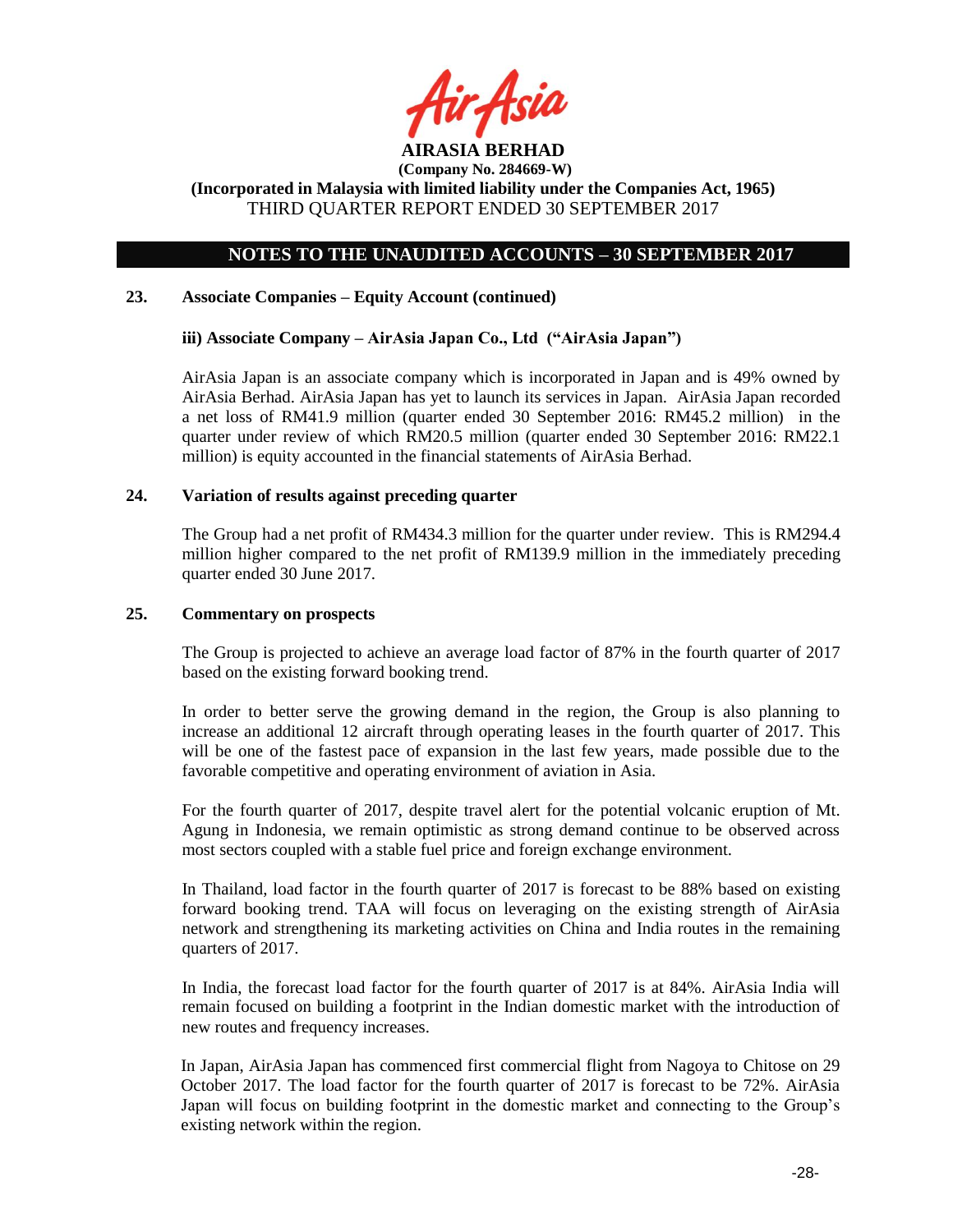

# **NOTES TO THE UNAUDITED ACCOUNTS – 30 SEPTEMBER 2017**

# **25. Commentary on prospects (continued)**

Barring any unforeseen circumstances, the Board remains positive that the overall results of the Group in 2017 may be better than 2016.

#### **26. Profit forecast**

No profit forecast has been issued.

# **27. Finance income/(costs)**

|                                   | <b>Group</b>                       |                                           |                                   |                                   |
|-----------------------------------|------------------------------------|-------------------------------------------|-----------------------------------|-----------------------------------|
| All figures in RM'000             | Quarter<br><b>Ended</b><br>30/9/17 | <b>Quarter</b><br><b>Ended</b><br>30/9/16 | <b>Period</b><br>ended<br>30/9/17 | <b>Period</b><br>ended<br>30/9/16 |
| <b>Finance income</b>             |                                    |                                           |                                   |                                   |
| Interest income from:             |                                    |                                           |                                   |                                   |
| - amounts due from associates     |                                    | 7,171                                     |                                   | 22,132                            |
| - deposits with licensed banks    | 3,439                              | 4,447                                     | 19,313                            | 18,623                            |
| Discounting on deposits and non-  |                                    |                                           |                                   |                                   |
| current payables and others       | 4,628                              | 5,695                                     | 20,582                            | 13,992                            |
|                                   | 8,067                              | 17,313                                    | 39,895                            | 54,747                            |
| <b>Finance costs</b>              |                                    |                                           |                                   |                                   |
| <b>Bank borrowings</b>            | (122, 127)                         | (122, 531)                                | (385, 787)                        | (381, 739)                        |
| Amortisation of premiums for      |                                    |                                           |                                   |                                   |
| interest rate caps                | (4, 337)                           | (2, 334)                                  | (13,084)                          | (6,978)                           |
| Bank facilities and other charges | (1,733)                            | (885)                                     | (6,155)                           | (3,988)                           |
|                                   | (128, 197)                         | (125,750)                                 | (405, 026)                        | (392,705)                         |
| Net cost                          | (120, 130)                         | (108, 437)                                | (365, 131)                        | (337,958)                         |
|                                   |                                    |                                           |                                   |                                   |
| Foreign exchange gains/(losses)   |                                    |                                           |                                   |                                   |
| - realized                        | 11,712                             | (1,785)                                   | 39,924                            | (36, 428)                         |
| - unrealized                      | 53,058                             | (78, 354)                                 | 221,503                           | 396,192                           |
| - fair value movement recycled    |                                    |                                           |                                   |                                   |
| from cash flow hedge reserve      | (27, 121)                          | 67,234                                    | (111, 369)                        | 123,385                           |
|                                   | 37,649                             | (12,905)                                  | 150,058                           | 483,149                           |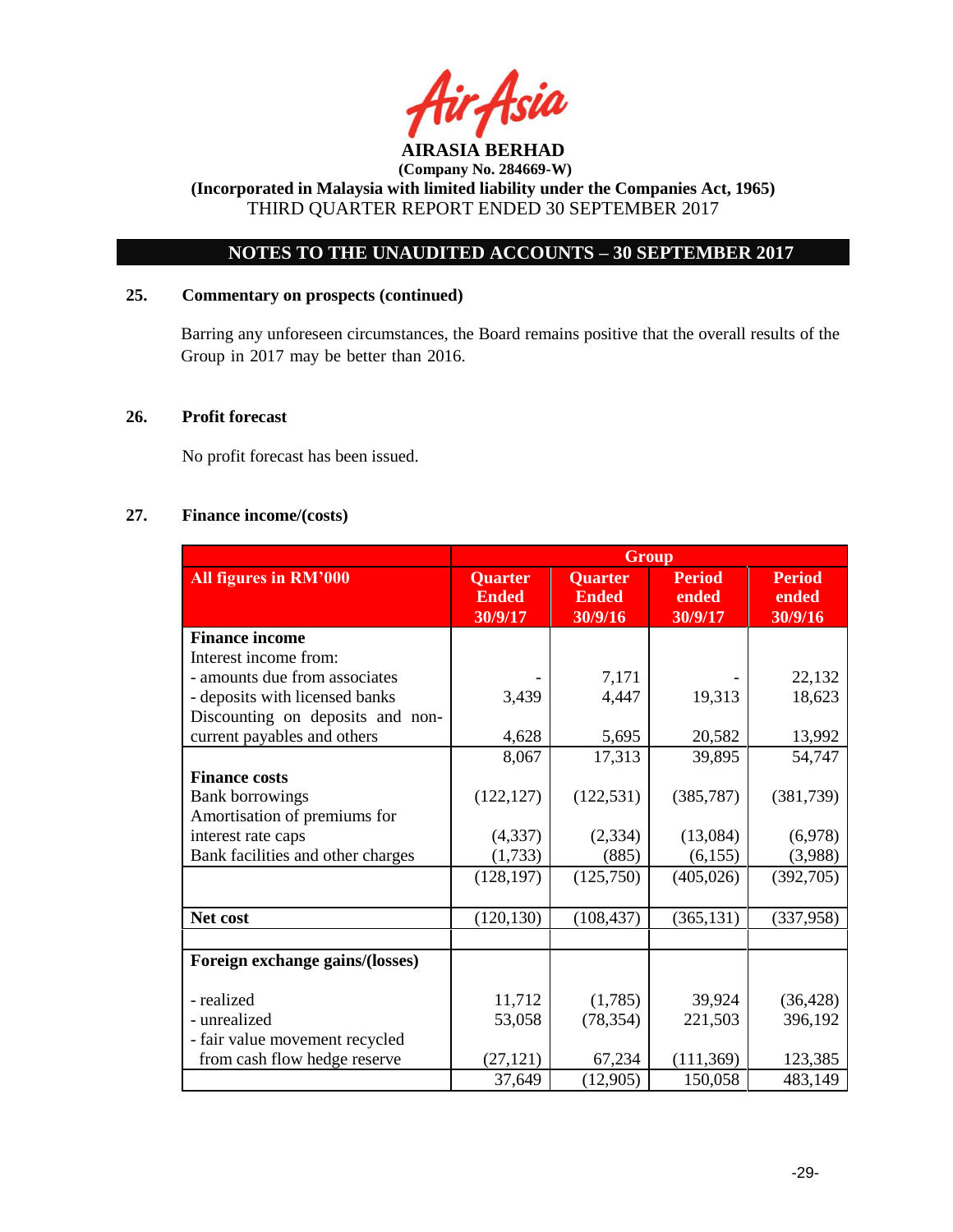

**(Company No. 284669-W) (Incorporated in Malaysia with limited liability under the Companies Act, 1965)**

THIRD QUARTER REPORT ENDED 30 SEPTEMBER 2017

**NOTES TO THE UNAUDITED ACCOUNTS – 30 SEPTEMBER 2017**

#### **28. Income tax and Deferred tax**

#### **Income tax expense**

The current taxation charge of RM27.9 million comprises tax payable on interest income for the Company and corporate income taxes for the subsidiaries.

#### **Deferred taxation**

RM23.8 million deferred tax liabilities arose in the current financial period. The deferred tax liabilities increased as the difference between the net book value and tax written down value of property, plant and equipment increased in the period. The deferred tax assets reduced as capital allowances were utilized in combination with the Investment Allowances granted.

#### **29. Unquoted investments and properties**

Further to the announcement dated 19 April 2017, there are no further updates on the investment in Touristly Travel Sdn. Bhd.

#### **30. Quoted investments and properties**

There was no purchase or disposal of quoted securities for the quarter under review and financial period to date.

#### **31. Intangible assets**

Arising from the consolidation of the associates as stated in Note 1 above, the Group recognised intangible assets amounting to RM198.5 million Under MFRS 3, Business Combinations, the initial recognition on business combination is measured at fair value of net identifiable assets and liabilities. The Group is currently undertaking a purchase price allocation which shall be completed within one year from the deemed acquisition date.

#### **32. Receivables and prepayments**

|                                | As at<br>30/9/2017 | As at<br>31/12/2016 |
|--------------------------------|--------------------|---------------------|
|                                | <b>RM'000</b>      | <b>RM'000</b>       |
| Non-current:                   |                    |                     |
| Prepayments                    | 1,390,311          | 1,100,731           |
| Deposits and other receivables | 199,246            | 332,323             |
|                                | 1,589,557          | 1,433,054           |
| Current:                       |                    |                     |
| Trade and other receivables    | 413,999            | 436,624             |
| Prepayments                    | 699,333            | 615,899             |
| Deposits                       | 67,546             | 35,134              |
|                                | 1,180,878          | 1,087,657           |

Prepayments include advances for the purchases of fuel and prepaid engine maintenance to the service provider.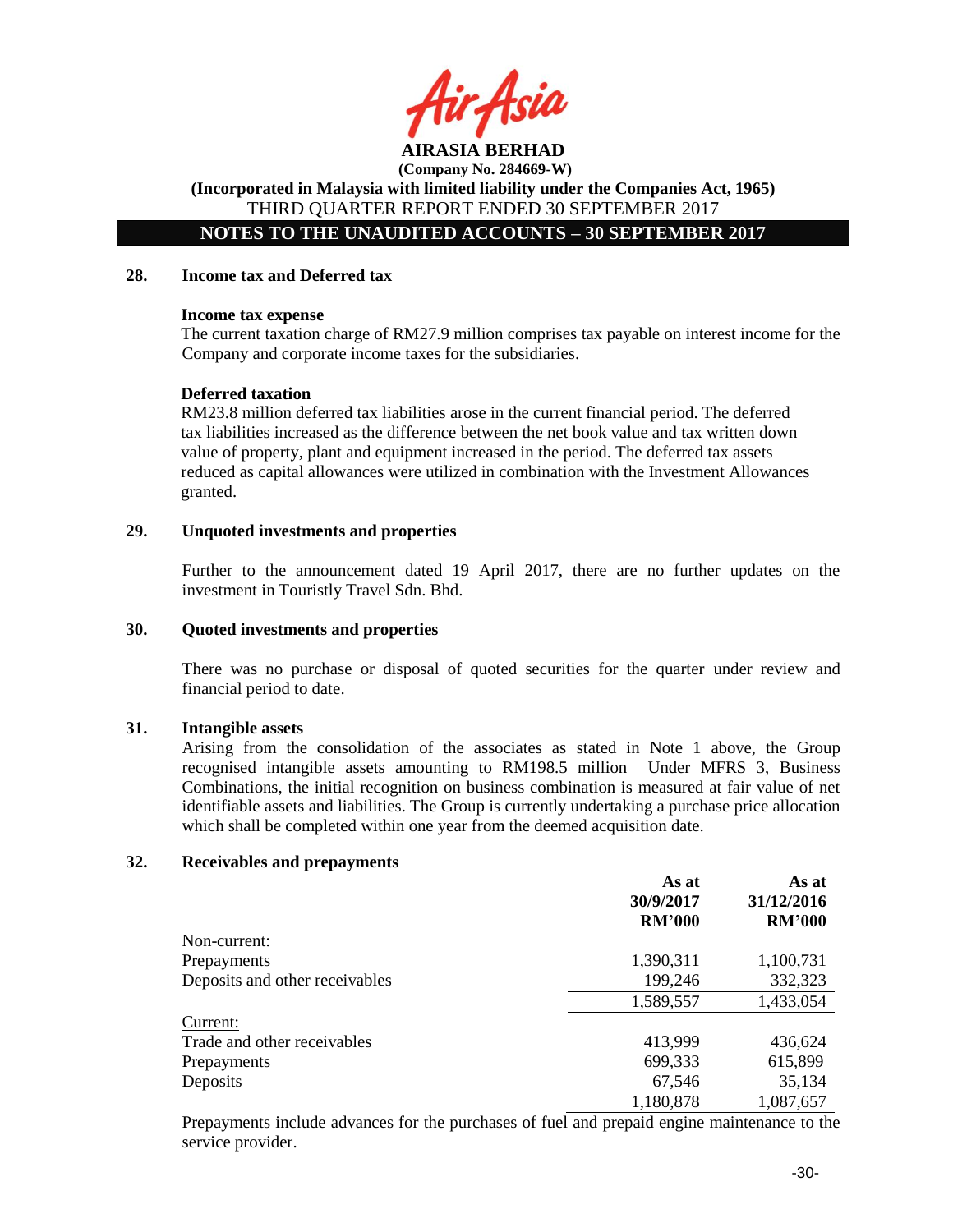

**(Company No. 284669-W) (Incorporated in Malaysia with limited liability under the Companies Act, 1965)**

THIRD QUARTER REPORT ENDED 30 SEPTEMBER 2017

# **NOTES TO THE UNAUDITED ACCOUNTS – 30 SEPTEMBER 2017**

#### **33. Amounts due from associates**

| Non-current:       | As at<br>30/9/2017<br><b>RM'000</b> | As at<br>31/12/2016<br><b>RM'000</b> |
|--------------------|-------------------------------------|--------------------------------------|
| Aircraft financing |                                     | 344,861                              |
| Current:           |                                     |                                      |
| Aircraft financing |                                     | 93,859                               |
| Others             | 163,846                             | 417,587                              |
|                    | 163,846                             | 511,446                              |

Amounts due from associates in the prior financial year included balances due from PT Indonesia AirAsia ("IAA") and AirAsia Inc. Group. These amount have been eliminated in the current financial period following the consolidation of these entities effective 1 January 2017. The amount due from associate for aircraft financing in financial year 2016 was wholly in relation to IAA for the financing of aircraft purchase.

#### **34. Derivative financial instruments**

The fair value of derivative financial instruments is determined in accordance with FRS139 "Financial Instruments: Recognition and Measurement"

(i) Forward Foreign Exchange Contracts

As at 30 September 2017, the Group has hedged approximately 52% of the USD dollar liabilities of its aircraft into Malaysia Ringgit ("MYR") via Cross-Currency Swaps and Foreign Currency Swaps for aircraft deployed in Malaysia.

(ii) Interest Rate Hedging

As at 30 September 2017, the Group has entered into interest rate hedging transactions to hedge against fluctuations in the US\$ Libor on its existing aircraft financing for aircraft delivery from 2005 to 2017.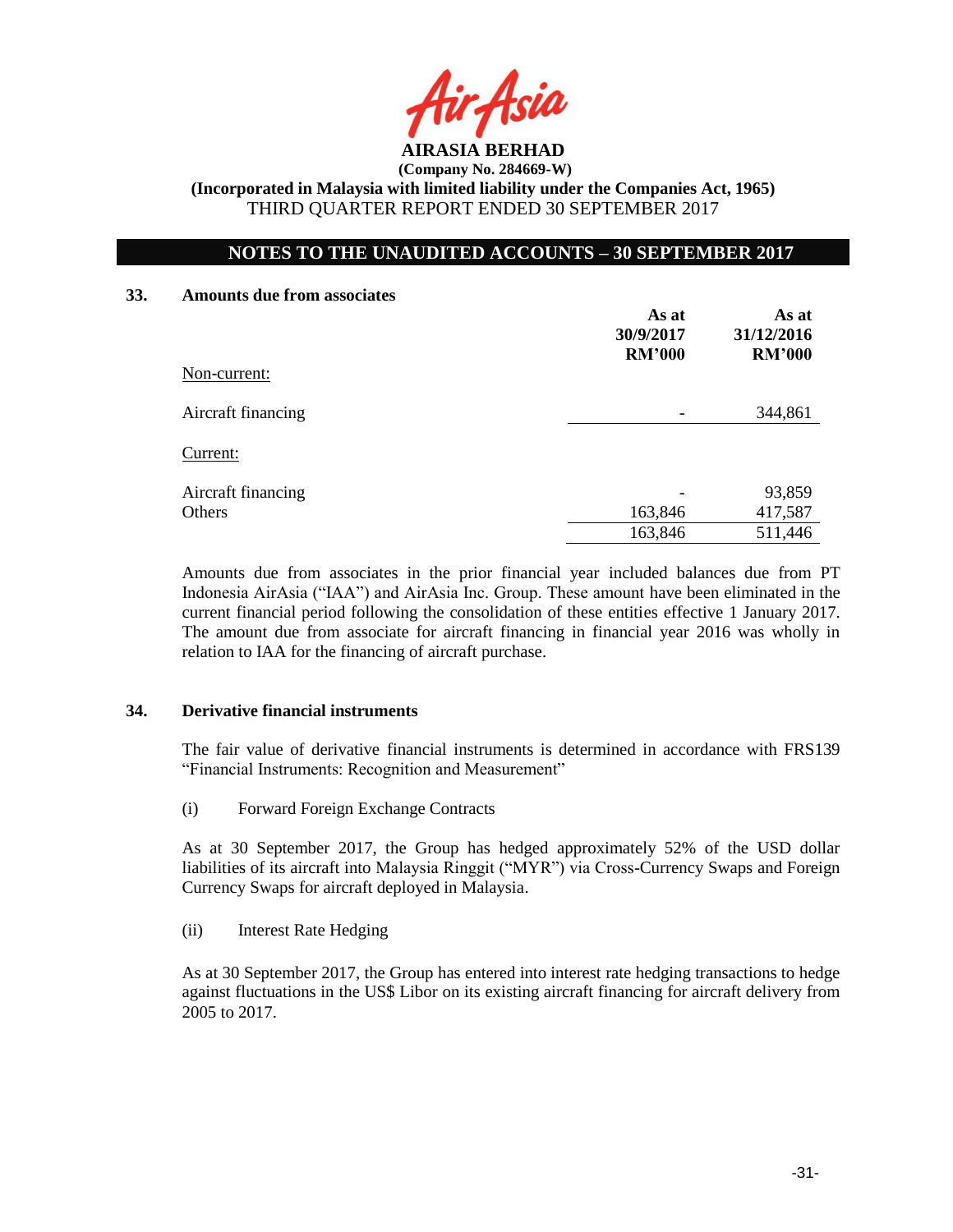

**(Incorporated in Malaysia with limited liability under the Companies Act, 1965)** THIRD QUARTER REPORT ENDED 30 SEPTEMBER 2017

# **NOTES TO THE UNAUDITED ACCOUNTS – 30 SEPTEMBER 2017**

## **34. Derivative financial instruments (continued)**

#### (i) Fuel Hedging

As at 30 September 2017, the Group has entered into Brent options, Brent swaps, and Crack swaps which represents up to 78% of the Group's total budgeted fuel consumption for year 2017 and 15% for H1 2018.

| <b>Type of derivatives</b>       | <b>Notional Value</b><br>as at 30/09/2017 | <b>Fair Value</b><br>as at 30/09/2017<br><b>Assets/(Liabilities)</b> |
|----------------------------------|-------------------------------------------|----------------------------------------------------------------------|
| (i) Fuel contract                | Barrels (million)                         | RM (million)                                                         |
| - less than 1 year               | 3.02                                      | (103.19)                                                             |
| <b>Total</b>                     | 3.02                                      | (103.19)                                                             |
|                                  | RM (million)                              | RM (million)                                                         |
| (ii) Interest rate contracts     |                                           |                                                                      |
| - less than 1 year               | 120.66                                    | (3.79)                                                               |
| - 1 year to 3 years              | 690.07                                    | (24.15)                                                              |
| - more than 3 years              | 2,979.12                                  | (94.40)                                                              |
| <b>Total</b>                     | 3,789.85                                  | (122.34)                                                             |
| (iii) Foreign currency contracts | RM (million)                              | RM (million)                                                         |
| - less than 1 year               | 297.26                                    | 63.39                                                                |
| - 1 year to 3 years              | 613.44                                    | 187.15                                                               |
| - more than 3 years              | 1,108.78                                  | 361.84                                                               |
| <b>Total</b>                     | 2,019.48                                  | 612.38                                                               |

The related accounting policies, cash requirements of the derivatives, risks associated with the derivatives and policies to mitigate those risks are unchanged since the last financial year.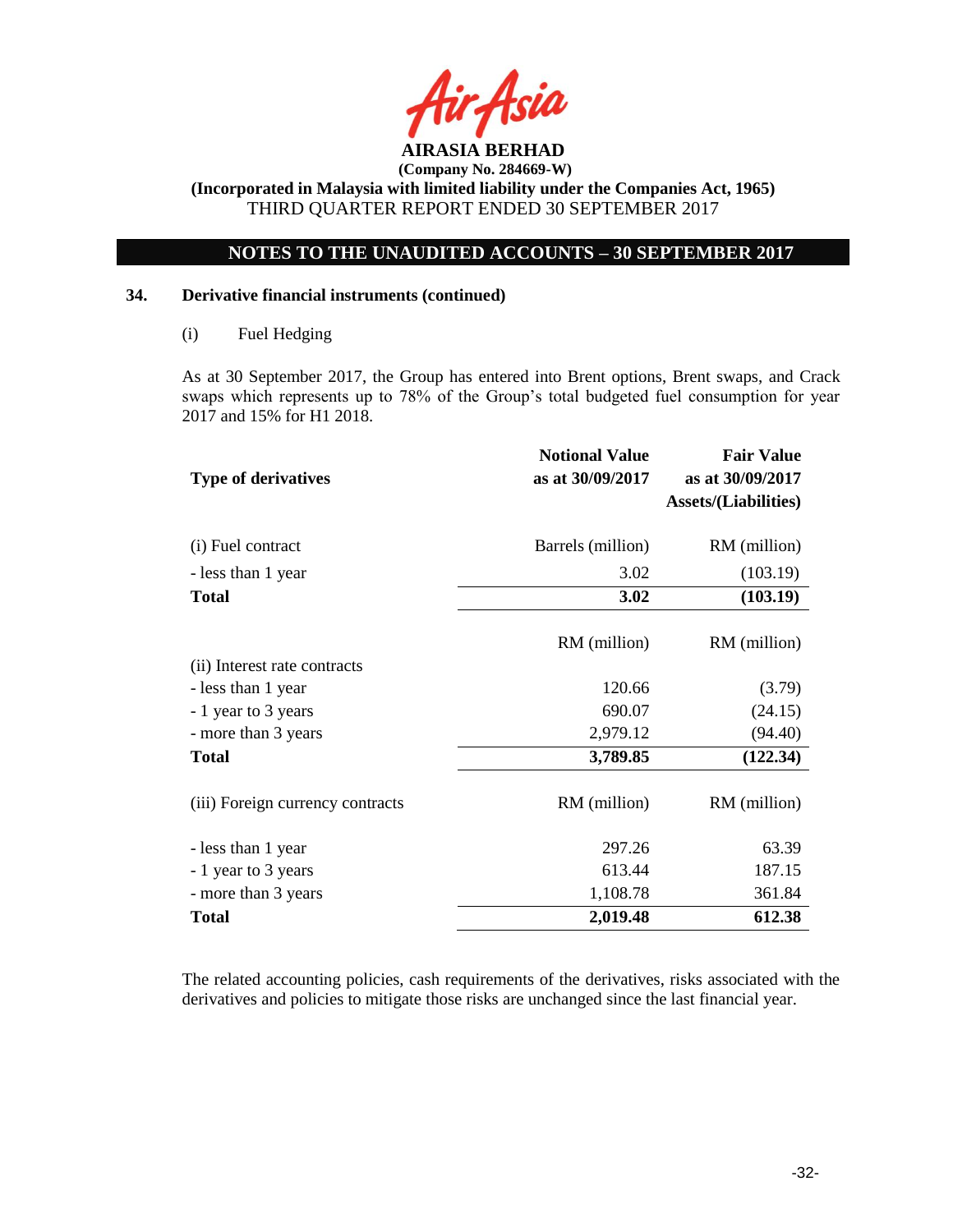

**(Incorporated in Malaysia with limited liability under the Companies Act, 1965)** THIRD QUARTER REPORT ENDED 30 SEPTEMBER 2017

# **NOTES TO THE UNAUDITED ACCOUNTS – 30 SEPTEMBER 2017**

#### **35. Trade and other payables**

|                                | As at<br>30/9/2017<br><b>RM'000</b> | As at<br>31/12/2016<br><b>RM'000</b> |
|--------------------------------|-------------------------------------|--------------------------------------|
| Non-current:                   |                                     |                                      |
| Aircraft maintenance provision | 403,784                             | 413,195                              |
| Trade and other payables       | 929,673                             | 1,116,098                            |
|                                | 1,333,457                           | 1,529,293                            |
| Current:                       |                                     |                                      |
| Trade payables                 | 161,381                             | 377,128                              |
| Accrual for fuel               | 121,999                             | 112,300                              |
| Collateral for derivatives     | 189,834                             | 355,040                              |
| Other payables and accruals    | 1,668,732                           | 1,037,715                            |
|                                | 2,141,946                           | 1,882,183                            |

Other payables and accruals include accruals for operational expenses and passenger service charge payable to airport authorities.

#### **36. Borrowings and debt securities**

|                   | As at<br>30/9/2017<br><b>RM'000</b> | As at<br>31/12/2016<br><b>RM'000</b> |
|-------------------|-------------------------------------|--------------------------------------|
| Short term:       |                                     |                                      |
| Secured           | 1,613,665                           | 1,444,203                            |
| Unsecured         | 350,138                             | 501,000                              |
| <u>Long</u> term: |                                     |                                      |
| Secured           | 7,667,912                           | 8,633,939                            |
| <b>Total Debt</b> | 9,631,715                           | 10,579,142                           |
|                   |                                     |                                      |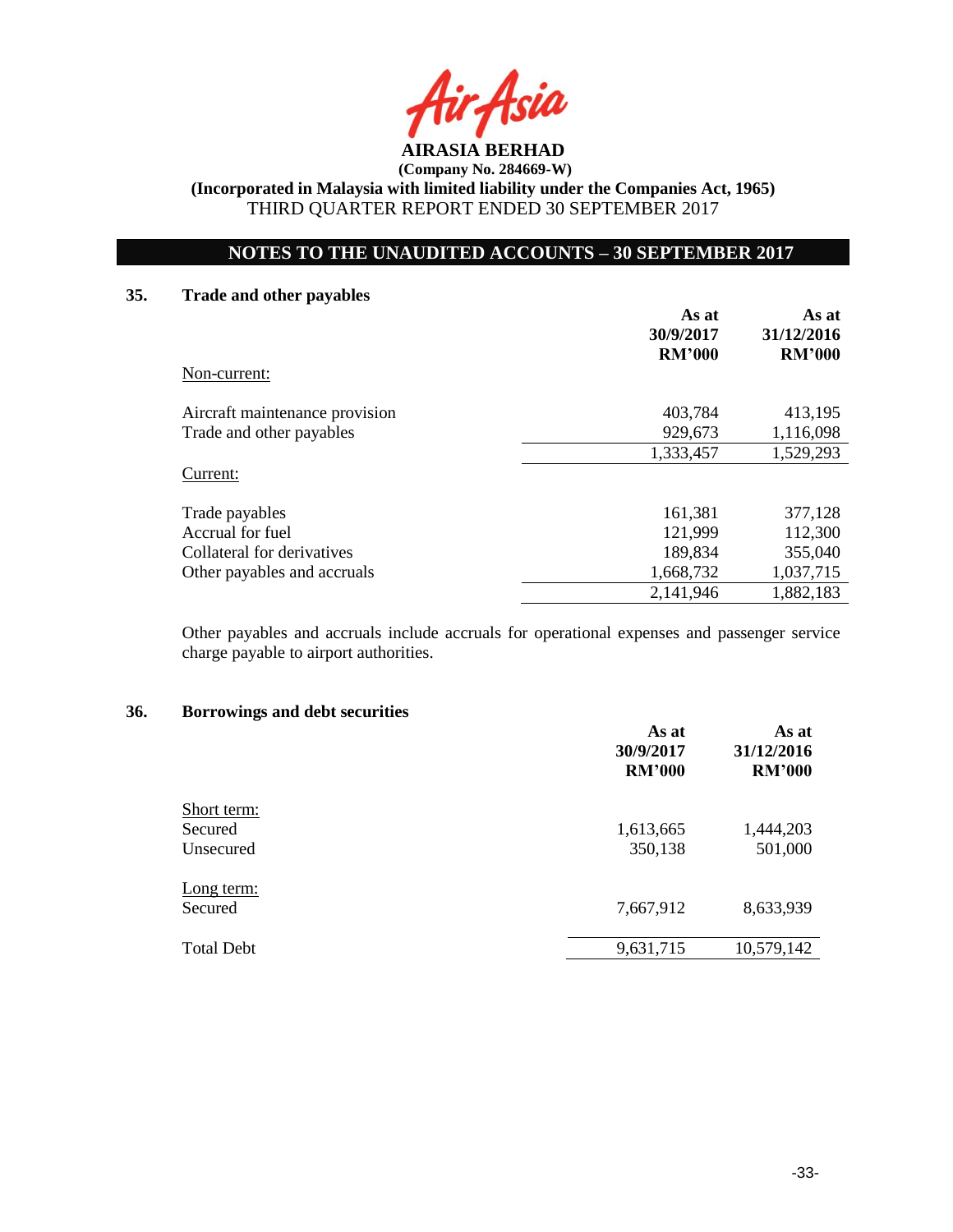

# **NOTES TO THE UNAUDITED ACCOUNTS – 30 SEPTEMBER 2017**

#### **36. Borrowings and debt securities (continued)**

The currency profile of borrowings is as follows:

|                  | As at<br>30/9/2017<br><b>RM'000</b> | As at<br>31/12/2016<br><b>RM'000</b> |
|------------------|-------------------------------------|--------------------------------------|
| Ringgit Malaysia | 767,308                             | 1,059,435                            |
| <b>US Dollar</b> | 8,397,916                           | 9,135,546                            |
| Euro             | 169,544                             | 179,853                              |
| Singapore Dollar | 192,150                             | 204,308                              |
| Philippine Peso  | 104,797                             |                                      |
|                  | 9,631,715                           | 10,579,142                           |

The term loans, finance lease liabilities (Ijarah) and commodity murabahah finance are for the purchase of aircraft, spare engines and working capital purposes. The repayment terms of term loans and finance lease liabilities (Ijarah) and commodity murabahah finance are on a quarterly or semi-annually basis.

The maturity period of non-current borrowing is 12 years and below. The Company has substantially hedged its foreign exchange exposure through foreign exchange contracts as explained in Note 33 (i).

Total borrowings include secured liabilities of the Group of RM9.2 billion. These are secured by the following:

- (a) Assignment of rights under contract with Airbus over each aircraft;
- (b) Assignment of insurance of each aircraft; and
- (c) Assignment of airframe and engine warranties of each aircraft.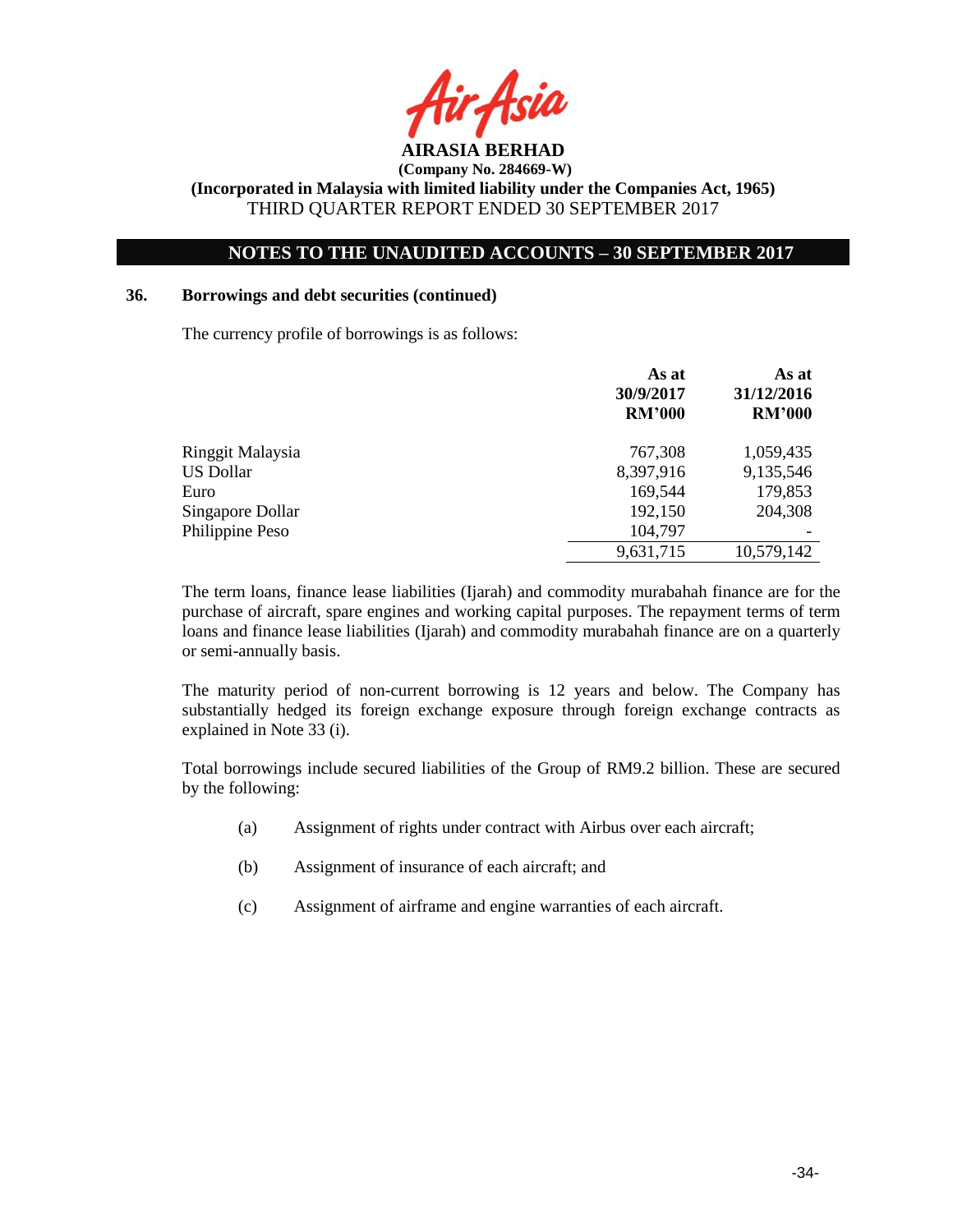

**(Incorporated in Malaysia with limited liability under the Companies Act, 1965)** THIRD QUARTER REPORT ENDED 30 SEPTEMBER 2017

# **NOTES TO THE UNAUDITED ACCOUNTS – 30 SEPTEMBER 2017**

#### **37. Fair value estimation (continued)**

The carrying amounts of cash and cash equivalents, trade and other current assets, and trade and other liabilities approximate their respective fair values due to the relatively short-term maturity of these financial instruments. The table below analyses financial instruments carried at fair value, by valuation method.The different levels have been defined as follows:

- Quoted prices (unadjusted) in active markets for identical assets or liabilities (Level1).
- Inputs other than quoted prices included within level 1 that are observable for the asset or liability, either directly (that is, as prices) or indirectly (that is, derived from prices) (Level 2).
- Inputs for the asset or liability that are not based on observable market data (that is, Unobservable inputs) (Level 3).

The following tables presents the Group's assets and liabilities that are measured at fair value at 30 September 2017 and 31 December 2016:

|                                                       | Level 1<br>RM'mil | Level <sub>2</sub><br>RM'mil | Level 3<br><b>RM'mil</b> | Total<br>RM'mil |
|-------------------------------------------------------|-------------------|------------------------------|--------------------------|-----------------|
| 30 September 2017                                     |                   |                              |                          |                 |
| Assets                                                |                   |                              |                          |                 |
| Financial assets at fair value through profit or loss |                   |                              |                          |                 |
| - Trading derivatives                                 |                   | 287                          |                          | 287             |
| Derivatives used for hedging                          |                   | 524                          |                          | 524             |
| Available-for-sale financial assets                   |                   |                              |                          |                 |
| - Equity securities                                   | 334               |                              | 5                        | 339             |
| <b>Total Assets</b>                                   | 334               | 811                          | 5                        | 1,150           |
| <b>Liabilities</b>                                    |                   |                              |                          |                 |
| Financial assets at fair value through profit or loss |                   |                              |                          |                 |
| - Trading derivatives                                 |                   | 107                          |                          | 107             |
| Derivatives used for hedging                          |                   | 96                           |                          | 96              |
| <b>Total Liabilities</b>                              |                   | 203                          |                          | 203             |
| 31 December 2016                                      |                   |                              |                          |                 |
|                                                       |                   |                              |                          |                 |
| Assets                                                |                   |                              |                          |                 |
| Financial assets at fair value through profit or loss |                   |                              |                          |                 |
| - Trading derivatives                                 |                   | 425                          |                          | 425             |
| Derivatives used for hedging                          |                   | 1,108                        |                          | 1,108           |
| Available-for-sale financial assets                   |                   |                              |                          |                 |
| - Equity securities                                   | 351               |                              | 6                        | 357             |
| <b>Total Assets</b>                                   | 351               | 1,533                        | 6                        | 1,890           |
| Liabilities                                           |                   |                              |                          |                 |
| Financial assets at fair value through profit or loss |                   |                              |                          |                 |
| - Trading derivatives                                 |                   | 147                          |                          | 147             |
| Derivatives used for hedging                          |                   | 449                          |                          | 449             |
| <b>Total Liabilities</b>                              |                   | 596                          | ٠                        | 596             |
|                                                       |                   |                              |                          | $\sim$ $\sim$   |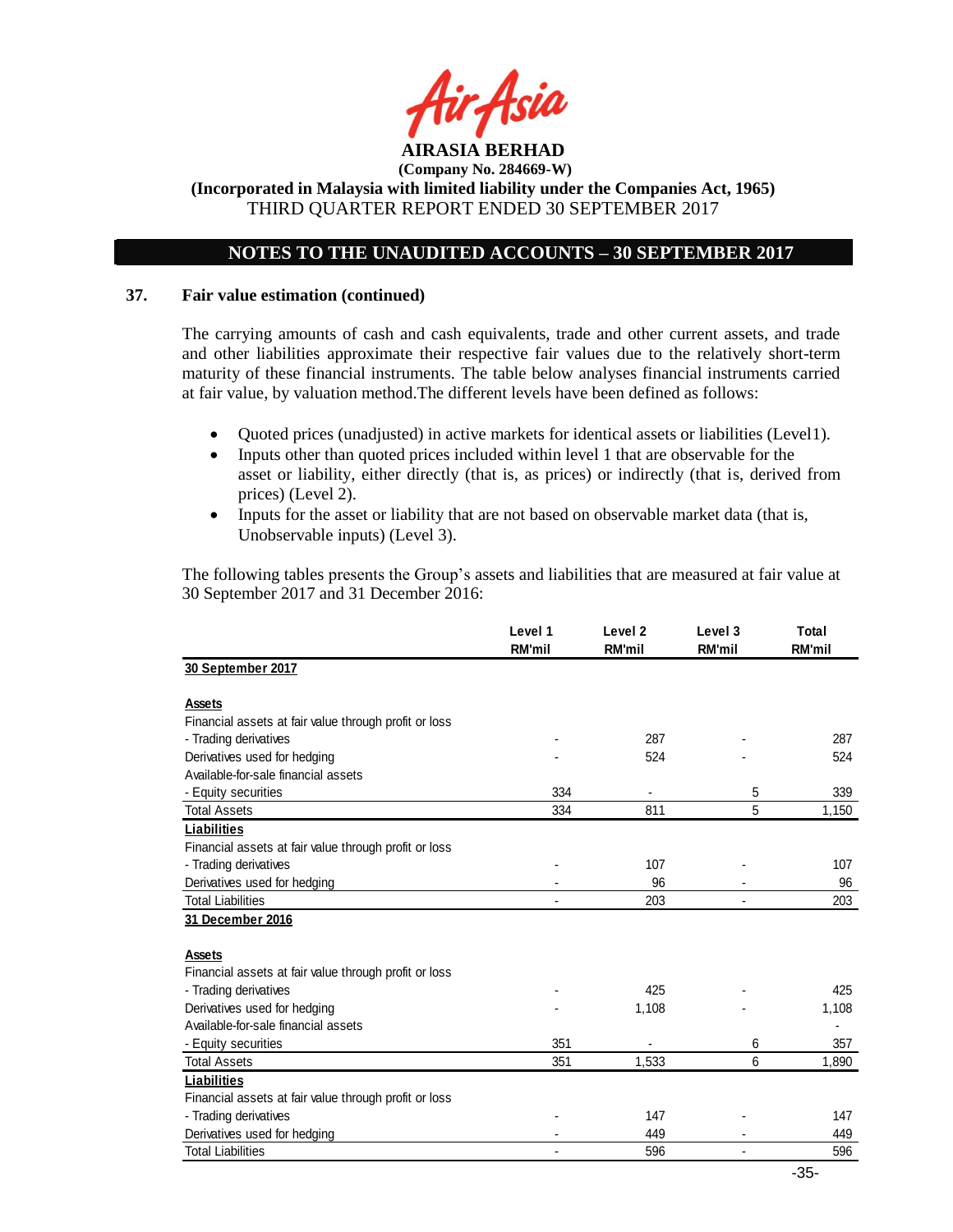

# **NOTES TO THE UNAUDITED ACCOUNTS – 30 SEPTEMBER 2017**

#### **37. Fair value estimation (continued)**

Financial instruments are classified as Level 1 if their value is observable in an active market. Such instruments are valued by reference to unadjusted quoted prices for identical assets or liabilities in active markets where the quoted prices is readily available, and the price represents actual and regularly occurring market transactions. An active market is one in which transactions occur with sufficient volume and frequency to provide pricing information on an on-going basis. These would include actively traded listed equities and actively exchangetraded derivatives.

Where fair value is determined using unquoted market prices in less active markets or quoted prices for similar assets and liabilities, such instruments are generally classified as Level 2. In cases where quoted prices are generally not available, the Group then determines fair value based upon valuation techniques that use as inputs, market parameters including but not limited to yield curves, volatilities and foreign exchange rates. The majority of valuation techniques employ only observable market data and so reliability of the fair value measurement is high. These would include certain bonds, government bonds, corporate debt securities, repurchase and reverse purchase agreements, loans, credit derivatives, certain issued notes and the Group's over the counter ("OTC") derivatives.

Financial instruments are classified as Level 3 if their valuation incorporates significant inputs that are not based on observable market data (unobservable inputs). Such inputs are generally determined based on observable inputs of a similar nature, historical observations on the level of the input or other analytical techniques. This category includes private equity investments, certain OTC derivatives (requiring complex and unobservable inputs such as correlations and long dated volatilities) and certain bonds.

#### **38. Material litigation**

As at 29 November 2017, there was no material litigation against the Group.